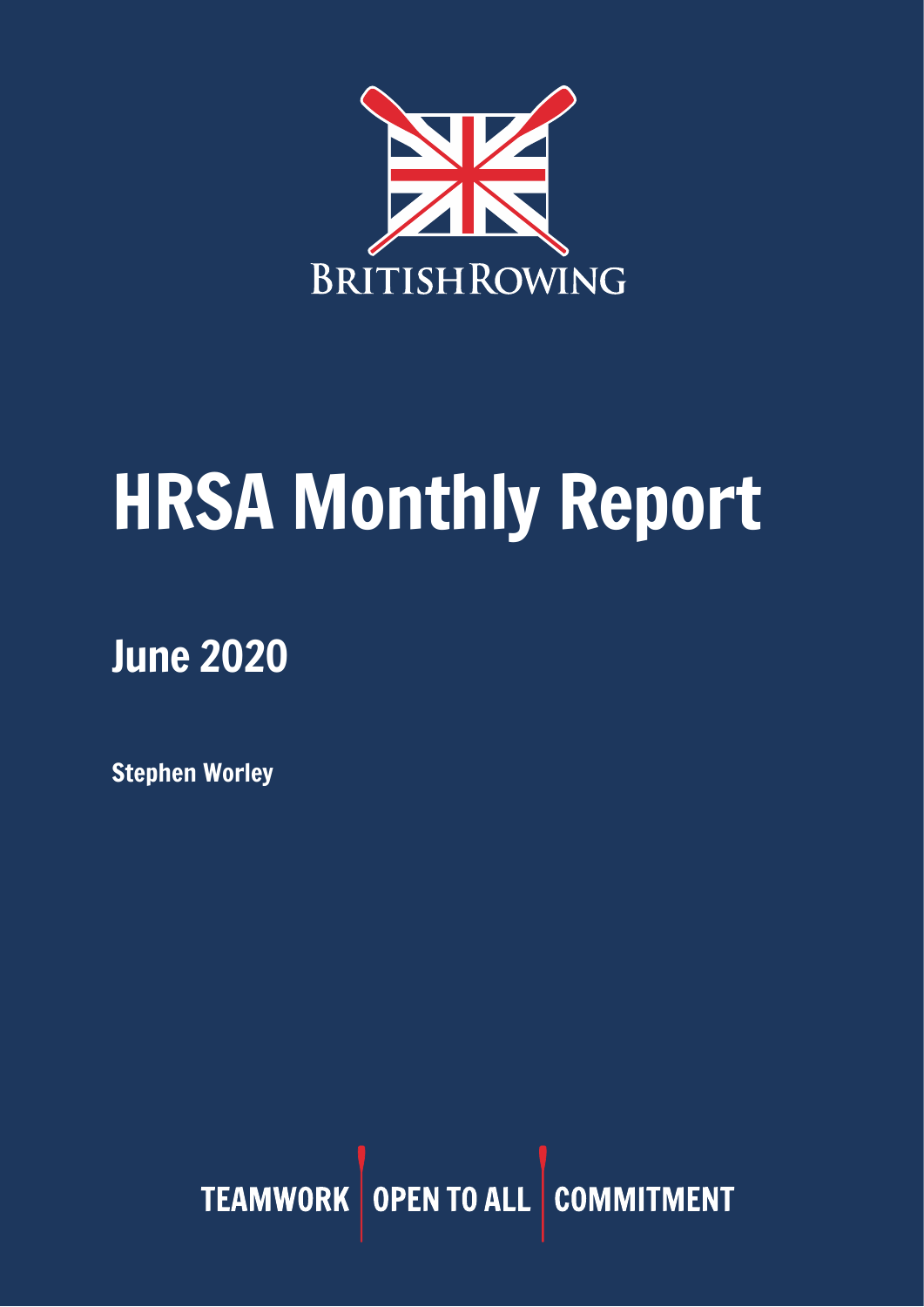## **Sepsis**

After an outing, a sculler had several blisters on her hands. The next day her hand was sore and on the way home from work she began to feel unwell. She had a bath and noticed red blotchy streaks going up her arm. She sought urgent medical attention and saw her GP within 30 minutes. By then the streaks had reached her armpit.

She was sent directly to hospital where the treatment included fluids, oxygen and antibiotics. She was transferred to the main local hospital where she spent the next eight days in the acute unit being treated for sepsis.

She is now feeling better but still weak.

I was advised that:-

*This is a typical report of sepsis resulting from an 'open wound'. The progress to full septicaemia was very rapid and the 'patient' did well to recognise the signs and symptoms and to get healthcare professional help quickly. Any delay would have had very serious consequences."*

We should not assume that the sculler's hands were infected when rowing. The infection could have been contracted at any time following the outing. It is fortunate that, in this case the sculler had medical training (she is an Osteopath) and realised that she needed urgent medical help.

A Safety Alert on Sepsis has been produced and circulated. This contains additional information, particularly on how to spot the signs and symptoms of sepsis and the importance of taking urgent medical advice. A copy of the Safety Alert is included with this report.

Sepsis is a life-threatening reaction to an infection. It happens when the immune system overreacts and starts to damage the body's own tissues and organs. It is not rare. According to the Sepsis Trust website, [here,](https://sepsistrust.org/about/about-sepsis/) there are:-

- 25,000 hospital admissions with sepsis each year in the UK occur in children
- 40% of all sepsis survivors suffer permanent, life-changing after effects
- 5 people die with sepsis every hour in the UK

Some sepsis survivors experience a variety of physical, psychological and emotional problems while recovering. This is known as **Post Sepsis Syndrome** (PSS) and usually lasts between 6 and 18 months, sometimes longer.

Simple hygiene and basic care can help us to reduce the likelihood of cuts and blisters becoming infected. These include:

- Keeping wounds and blisters clean and
- Covering them with a suitable dressing

This is particularly important as we return to rowing as our bodies are not used to the demands that rowing places on them. Please be careful to look after yourselves and not rush the transition. Remember what it was like when you first started to row.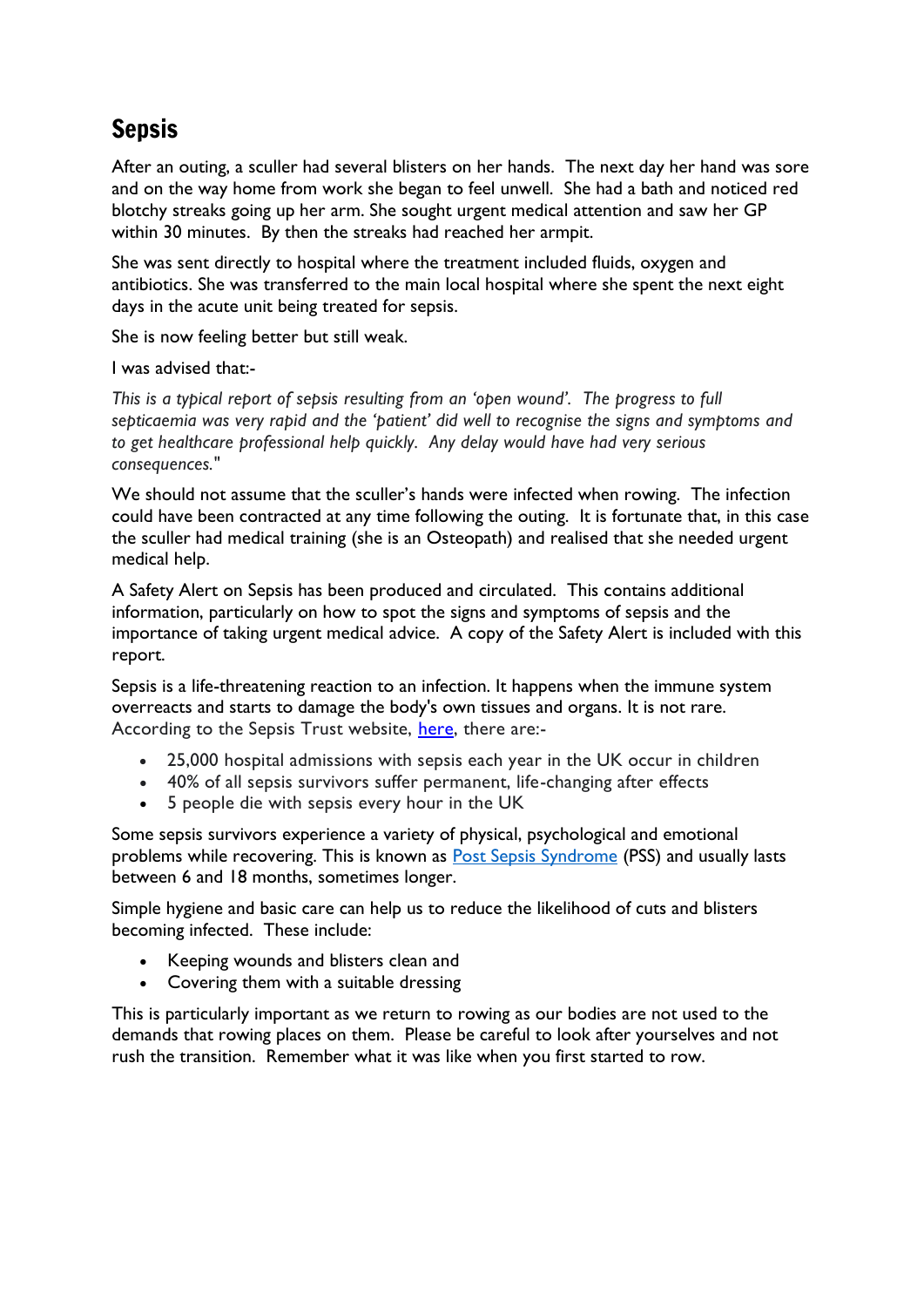## Incident reports

Last month I commented that very few incidents were reported in May. In May 2020 there were 19 reported incidents whereas in May 2019 there were 254. I explained that the reduction in the level of reporting reflects the reduction in the level of rowing activity and asked that all incidents are reported as we return to rowing. In June, 139 incidents were reported. Thank you.

In several cases simple capsizes were reported as full incidents. This is not a problem but it is simpler for the person making the report to report it as a simple capsize. The information needed to report a simple capsize is much less than that needed for a "normal" report.

It is now possible to select "*Damage or Near Miss / Undesired Circumstances (No Injury or Health Issues)*" as a category when reporting incidents. This is intended for incidents that cause no harm. These incidents are important because they can be used to identify learning opportunities; reporting them is very helpful. I would like to thank the people who have reported near misses.

There have been several incidents due to the lack of activity on the water during the shutdown. These include:-

- A collision due partly to the narrowing of a river due to the growth of reeds
- Collision said to be caused by a sculler forgetting that he did not have the river to himself
- Capsizes due to the growth of weeds
- People returning to the water seem to have forgotten the navigation rules

There have also been incidents due to an apparent rush back to the water as lockdown was eased at a time when the weather was very good. These incidents have involved collisions and near collisions with pedalos, swimmers, rowers, kayaks and stand up paddleboards.

In one incident a rower was carrying blades down the steps to the water's edge. She lost her footing on the step, and landed on wet mud; this caused her to slip onto the outside of her ankle. She was able to apply pressure through her foot and the pain was tolerable so she continued with the outing. She subsequently sought medical assistance as the symptoms did not improve and there was increased swelling and pain in the ankle. She was diagnosed with an Avulsion fracture on the base of the fibula. An avulsion fracture occurs when a fragment of bone is pulled away at the ligamentous or tendinous attachment. This because tendons can bear more load than the bone. The treatment included wearing a orthopaedic boot for a minimum of 4 weeks and the use of crutches. The bone is expected to heal within 6 to 8 weeks but further treatment, including physiotherapy, may be needed. Please keep steps clean and take extra care when using them.

In another incident a club member received an electric shock while locking up the boathouse. He was alone and standing in wet socks on a concrete floor. As he pushed the bolt home, he received an electric shock from the bolt, down his right side. It was found that the bolt had contacted a mains electrical circuit. The bolt had repeatedly crushed this wire over a period of time, until the insulation failed and the bolt contacted the live conductor. The electrical installation has since been repaired and the cable has been rerouted. There is further information on the management of electrical installations in the Club Hub Guides on Safety in Club Premises [here.](https://www.britishrowing.org/wp-content/uploads/2018/04/3.-Safety-of-electrical-equipment-and-installations.pdf)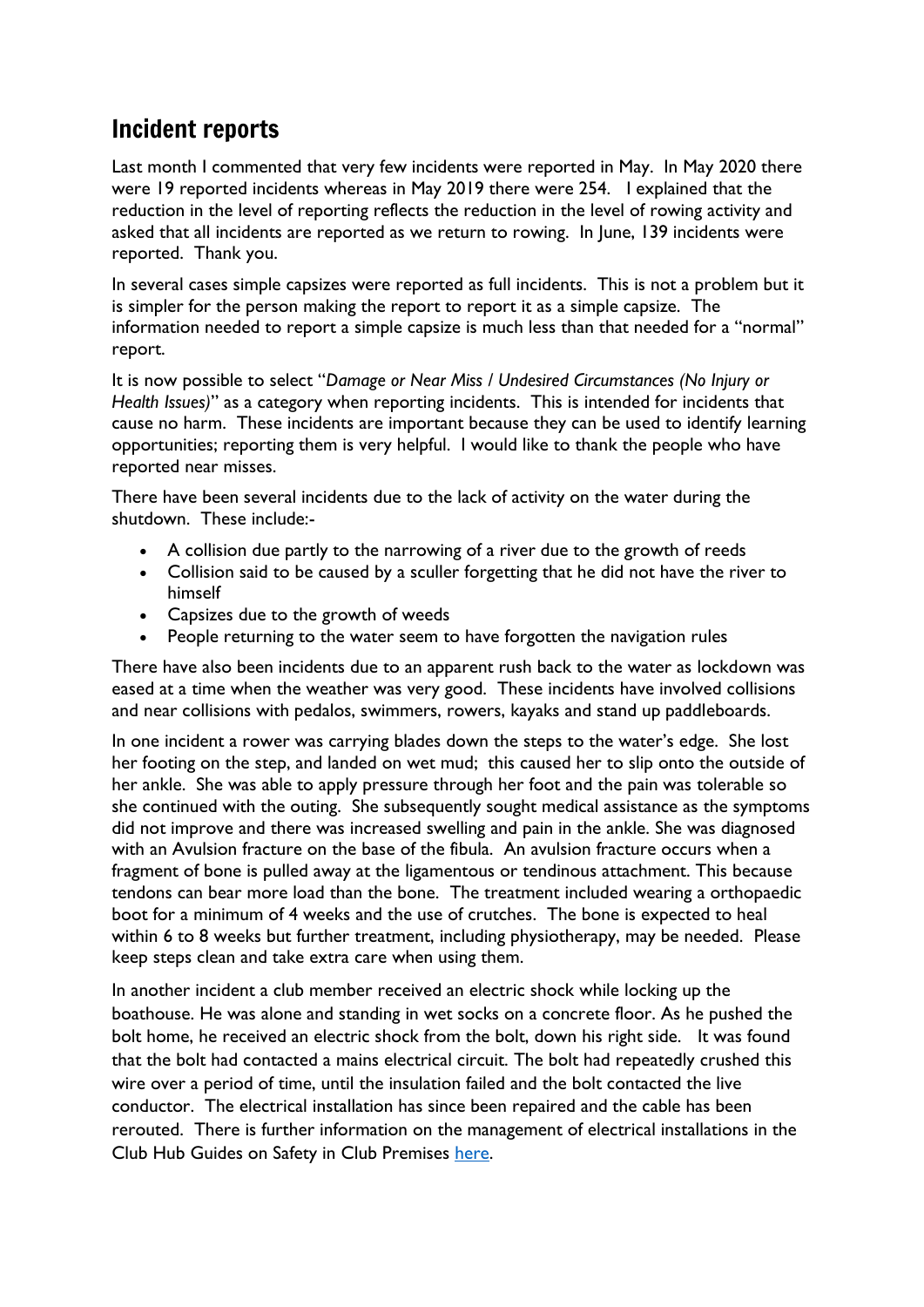One incident report contains the advice a club has provided to its members that, in order to maintain social distancing, they should carry a pair of shoes secured in their boat so that, if they capsize, they can make their way to the bank and walk or run back to the club. The launch will then recover their boat.

There were several incidents involving collisions in which the subsequent conversations between the people involved were far from polite. Please remember that we all share our love for rowing and that acrimonious conversations do not do anyone any good.

## Planning and recording outings

There was a request for information on planning and recording outings, the response was:-

As I see it there are two issues here:-

- 1. booking boats, time slots, etc. in advance and
- 2. knowing who is afloat

This is important so as to avoid congestion in the boathouse. As far as the first is concerned then there are probably lots of different online systems and I do not know that any are preferred to any other. If it works for the club then it should be OK.

The second item is more critical and I do not think that this is best done online. Some clubs, including mine, have a white board (or something similar) where they list the people and boats afloat and remove the information when they return.

## Standards of Competence for Scullers

Some clubs have decided that only "competent" scullers should be allowed to go afloat at the moment. There was a request for information on how competence could be defined. The response was to recommend the use of the Rower Development Guide on RowHow, [here](https://www.rowhow.org/course/view.php?id=160). The spreadsheet was downloaded and attached to the reply. Please let me know if you need a copy of the spreadsheet.

## Heel Restraints

Confusion was caused when someone accessed obsolete information on the news section of the British Rowing website. I have asked for the obsolete information to be removed. The following advice was also provided:-

The current (2019) version of RowSafe is correct. The [video on boat checking w](https://www.youtube.com/watch?v=Jv294UHbj0s&feature=youtu.be)as also updated to show the new specification. The specification now refers to no part of the shoe rising above the lowest fixed point. This is consistent with the FISA rule.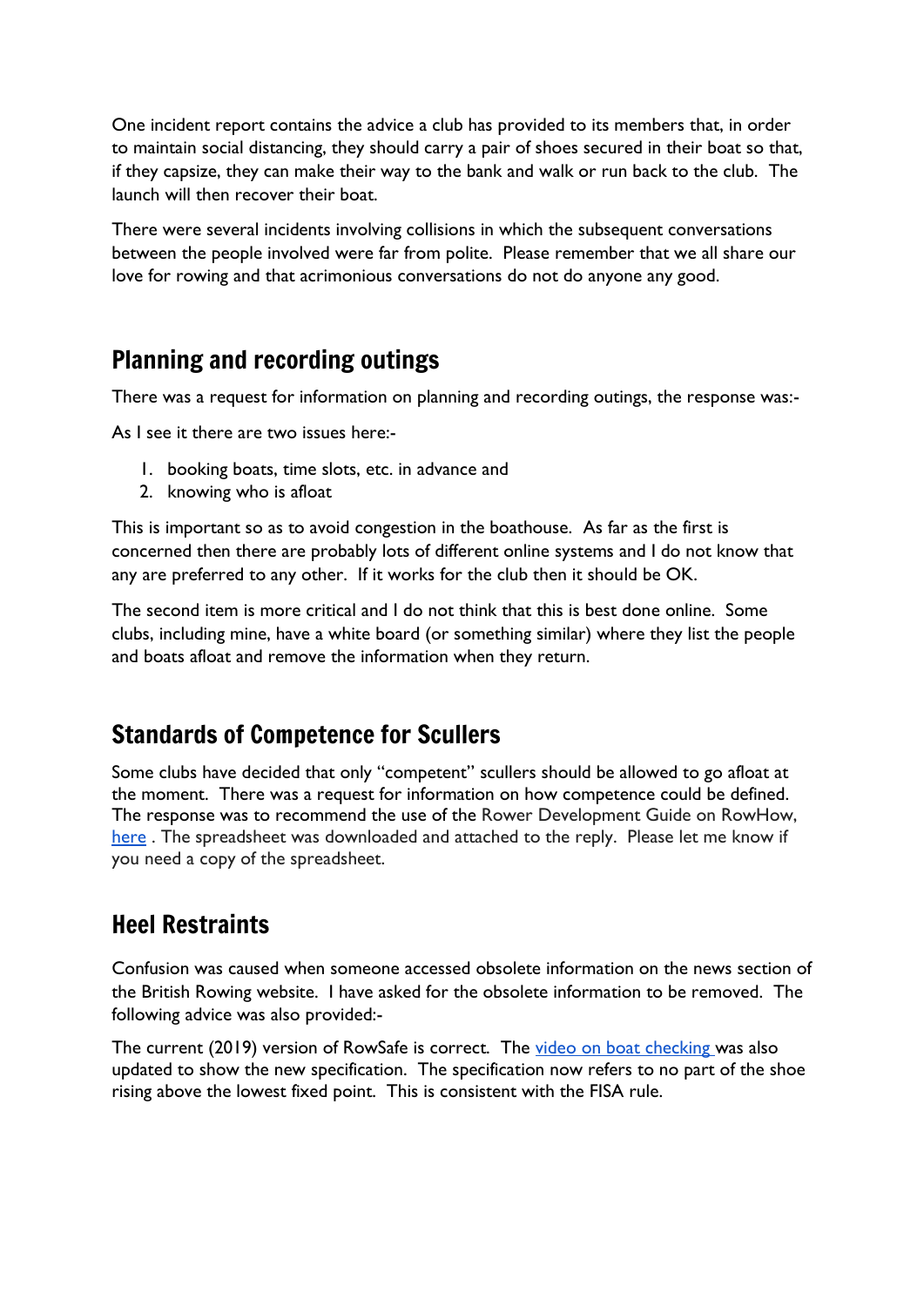## Club Emergency Response Plan

There was a request for information on the contents of a Club Emergency Response Plan and the inclusion of incidents on the water. This was thought not to be specified in RowSafe. The following information was provided:-

RowSafe is largely about Rowing Safety and does not cover, for example, safety in club premises. However, some of this is covered in Club Hub, Safety in Club [Premises](https://www.britishrowing.org/knowledge/british-rowing-clubhub/british-rowing-clubhub-guides/safety-in-club-premises/) .

Section 3.3 of RowSafe deals with Club Emergency Response Plans. It may help to have a look at the things that Club Officers are expected to do. It is clear that these plans should be produced using the Club's Risk Assessment.

The Emergency Response Plans will contain some of the "Controls" identified in the Risk Assessment. Controls come into effect after the Hazardous Event has occurred and tend to reduce the severity of harm. It is up to the club to define what constitutes an "Emergency" and plan accordingly. For example, minor injuries requiring routine first aid may not constitute an emergency but major injuries requiring medical treatment could be treated as emergencies and the plan could include instructions on how to call for help (e.g. for an ambulance, etc.).

Most rowing incidents and incidents on the water do not require medical treatment, although some do. Last year all but one (9/10) of our very serious incidents occurred on land. However, if the risk assessment shows that on-water activities have the potential to generate emergencies then the responses to these should be in the emergency plan. For example if rowers can be swept into danger (e.g. over a weir) and outside help would then be needed then this can be included.

I would not expect common incidents to be covered in the Emergency Plan as the response to them is routine. For example, I would not expect the emergency plan to include the response to a simple capsize. However, it may be appropriate for the club rules to include something about coaches carrying throw lines, non-swimmers wearing lifejackets, launches accompanying beginners, etc. but only if the risk assessment shows this to be appropriate.

Very simply, if everyone knows what to do in the event of a common incident then there is no need to specify it in the Emergency Plan. The point about real emergencies is that they are not common events and, in general, people need some guidance or training to know how to respond. The sort of (hopefully) rare occurrences that the risk assessment could identify as needing a response specified in the emergency plan could include:-

- collapse due to a health issue (e.g. heart attack, cardiac arrhythmia, stroke, severe epileptic episode, etc.)
- fire
- building collapse
- major vehicle collision
- major physical injury (needing medical treatment)
- gas leak
- violent attack or terrorism or bomb threat

(this is just a few examples, not an exhaustive list)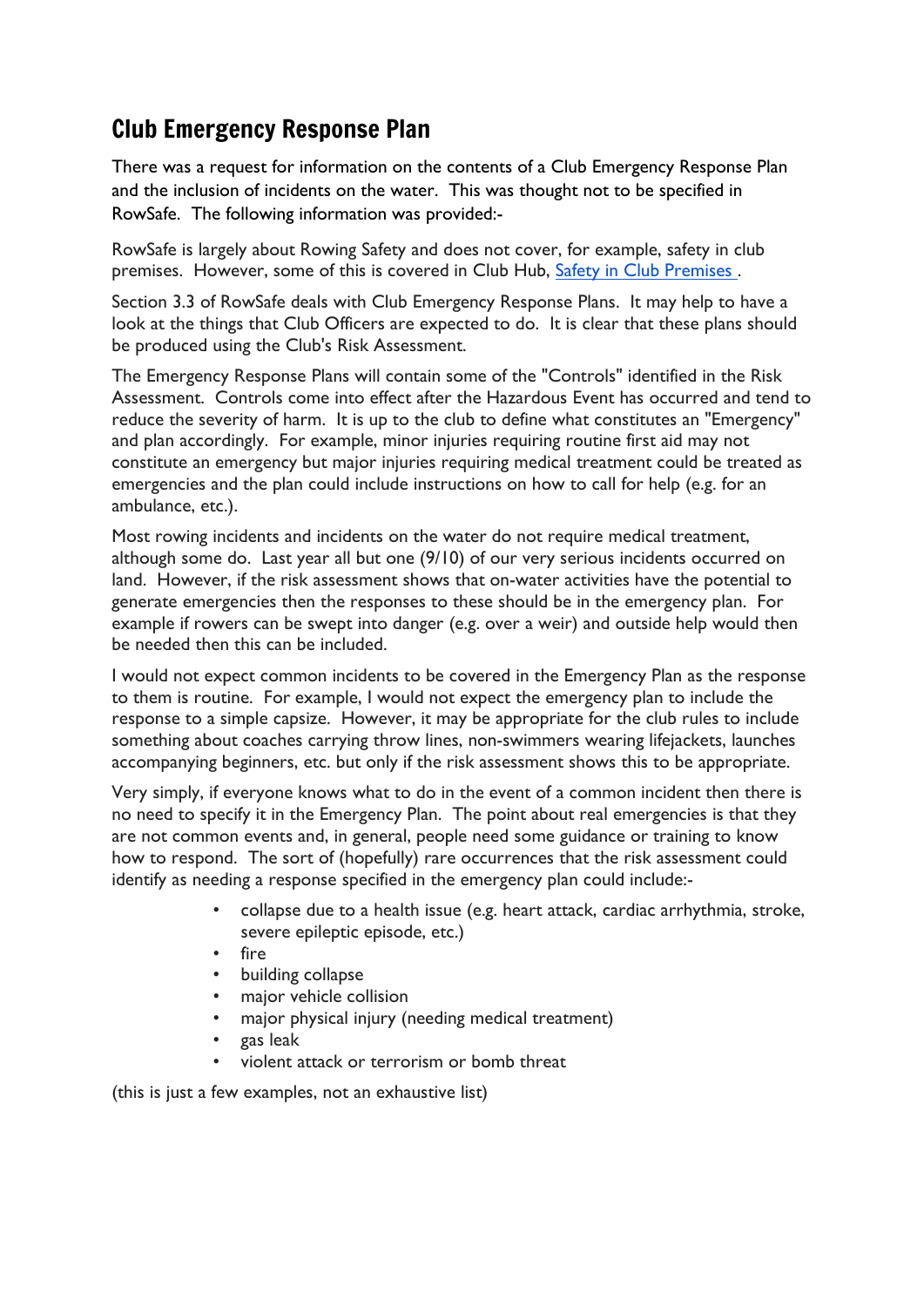In all these examples the response is complex and it is not a good idea to leave it to members to work out the response for themselves, once the incident has occurred. Having a plan means that this can be done calmly, in advance, so that it can be implemented effectively if ever it is needed.

So most of the items in the emergency plan deal with incidents on land but some could deal with on-water incidents; it all depends on the club risk assessment.

## The Hierarchy of Control

When considering alternative strategies for reducing risk it can be helpful to recognise that some approaches are more likely to be effective than others. Some strategies are reliable and need little or no effort to maintain them. Others can be less reliable and effective and frequently need to be reinforced.

We can rank these strategies in order

- 1. Elimination
- 2. Substitution
- 3. Engineering Controls
- 4. Administrative controls
- 5. Personal Protective Equipment

This approach is used in industry and can equally well be applied to rowing. For example, if we consider the risk of capsize then we can categorise several strategies using the outline above. These all apply in "normal" times, not during a pandemic.

If the conditions are not suitable for a 1x then:-

- not going afloat is an example of Elimination
- going out in a more stable boat or in a crew boat is an example of Substitution
- fitting adaptive rowing floats is an example of an Engineering Control
- having a rule specifying the competence requirements is an Administrative Control
- wearing a lifejacket is a use of Personal Protective Equipment

Clearly those approaches at the top of the hierarchy of control require less effort to maintain (e.g. training, supervision, maintenance, checking, etc.) than those lower down.

## Work with British Canoeing

The incident in which some scullers interacted with a large group of kayakers was discussed with a colleague at British Canoeing.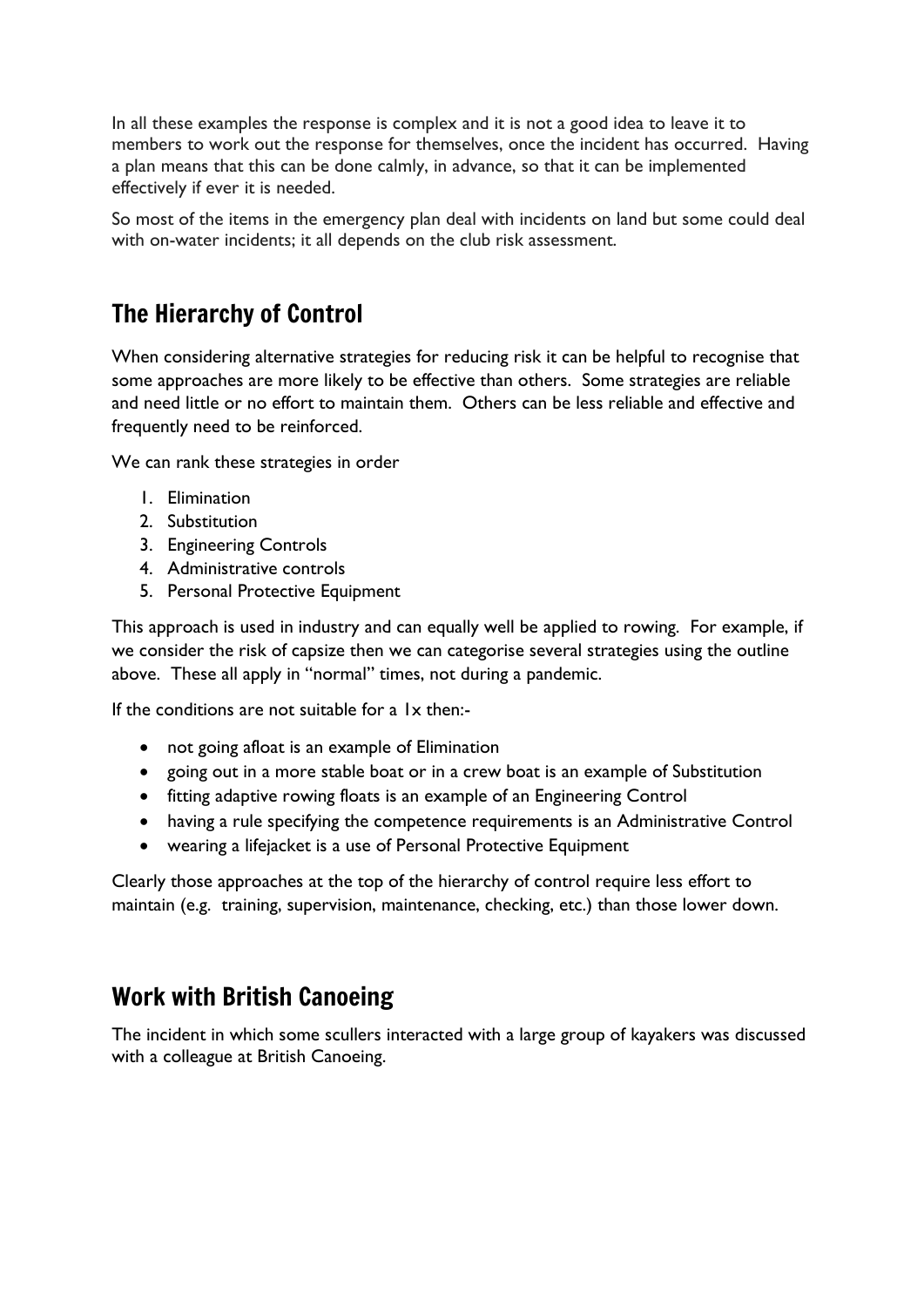## Launch cover for Juniors

There were several questions about the need for juniors to be accompanied by someone in a launch. The reply was:-

"I will deal with Rowing Safety matters only and leave any Safeguarding advice to others.

There is guidance in section 6.1 of RowSafe, "People new to rowing" that states *"Clubs Officers are expected to*

- *Ensure a higher level of care is promoted with beginners, juniors, adaptive rowers and adults at risk.*
- *Support the principle that safety is everyone's responsibility.*
- *Encourage all members to set an example for beginners to follow.*
- *Ensure that sufficient coaches and safety cover are available to train and supervise new rowers."*

Section 5.2 of RowSafe on "Launch driving", contains the following:-

*"Risk assessment should be used to determine whether launches are required, in each specific circumstance, for safety purposes. For example, a risk assessment at a club may determine that a safety launch is not required to accompany the club senior 8s but is required to accompany groups of junior scullers."*

The decision in your club on what level of care is needed for your juniors should be informed by your risk assessment. This may conclude that launches are, or are not, needed or that they are needed in some conditions or with some scullers. The difficulty we have in providing guidance is that "one size does not fit all" and there is a considerable variation between clubs and the venues where they row."

There was also a question about the need for a second person in a launch, the reply was:-

"If you look at section 4.7 of RowSafe then you will see that this is advised at events. It advises that :-

Safety Boat Providers are expected to:

Provide a crew member to assist the Safety Boat Driver.

However, there is no guidance to clubs that indicates that having a second person in the launch is needed. The problem that we have again is that one size does not fit all and the appropriateness of an extra person in the launch is to be determined by the club's risk assessment. Many launches are used for several purposes. Their primary function is often to facilitate coaching but, if needed they can assist in a rescue."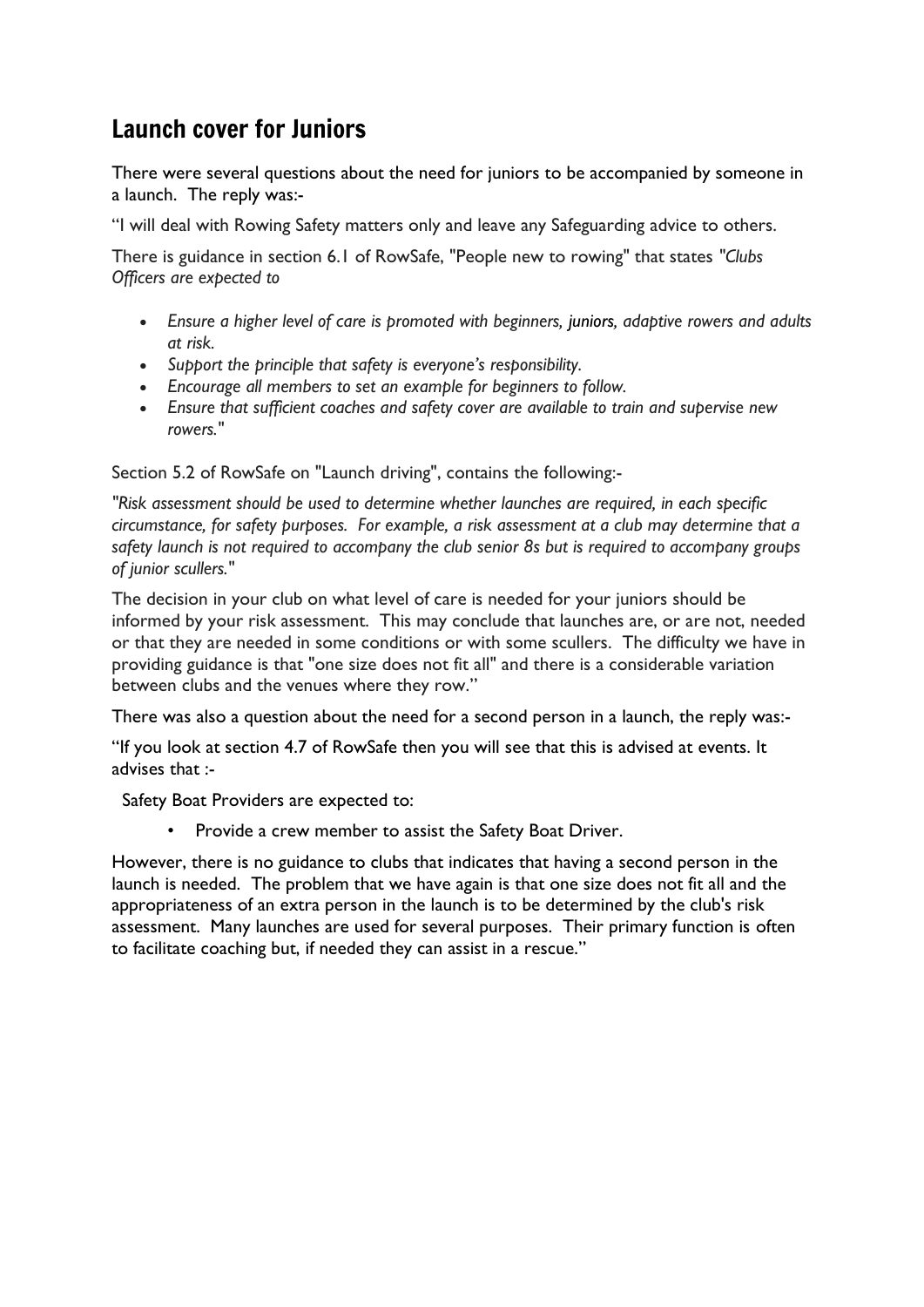## Specific questions relating to Coronavirus

There was a general request for advice on outdoor water-based training. The response was to invite the person to refer to the information on the British Rowing website at [http://britishrowing.org/coronavirus.](http://britishrowing.org/coronavirus)

## **The use of bleach for disinfection, and the use of alcohol based hand sanitisers**

There was also a request for information on the use of bleach as a disinfecting agent, and on the use of alcohol based hand sanitisers. The response was:-

"It is my understanding, based on experience in industry and on medical advice, that diluted bleach is a simple, reliable, perhaps unsophisticated killer of viruses, bacteria and just about anything else that it touches. It simply rips the cells apart. It is an oxidising agent and the active ingredient is Sodium Hypochlorite (NaOCl). We have been using it to disinfect our boats with no ill effects.

Soap and water, correctly used will help to break down the fatty membrane that surrounds the virus. When it is used to disinfect hands then it needs thorough washing for 20 seconds or more to be relied upon.

Alcohol based hand sanitisers are less effective disinfectants, even when the alcohol concentration exceeds 70%. They tend to harden the virus membrane and some of the virus cells recover after a time. If used persistently then they will de-fat the skin so some people will choose to use a moisturising cream.

I have done a quick search of the boating magazines on the effect of bleach on gelcoat. It is recognised as an effective and commonly used cleaner. There is a mention of discolouration in the long term. However, we are hoping that this will not be a long term requirement."

#### **Coronavirus in sweat**

After completing a 10km erg, I wondered whether coronavirus could be present in sweat.

A quick internet search revealed that coronavirus is not present in sweat. There is information [here,](https://newyork.cbslocal.com/2020/05/13/max-minute-can-coronavirus-be-transmitted-through-sweat/) [here](https://www.mercurynews.com/2020/03/20/can-coronavirus-be-spread-through-sweat-tears-urine/), here and [here.](https://www.hopkinsmedicine.org/health/conditions-and-diseases/coronavirus/coronavirus-frequently-asked-questions) This information was provided to the British Rowing Covid-19 Working Group and was subsequently confirmed at the Covid Webinar.

#### **Helping Rowers with Disabilities to go afloat during a Pandemic**

There has been a discussion with a coach of rowers with disabilities on how to support these rowers so that they can go afloat. The challenges are to help them into and out of their boats and to be able to rescue them using a launch all whilst maintaining social distancing.

It was suggested that the coach teach each rower's parents, family members, carers, etc., from the same household how to assist rowers into, and out of, their boats so that the rowers can go afloat. As they will be members of the same household, then there will be no issues with social distancing.

The club is in the process of acquiring a 5.3 metre rescue launch with a drop down front and this is large enough to permit the coach to drive and the parent, etc. to be in position to rescue the rower (if needed) whilst maintaining the required social distance from the coach.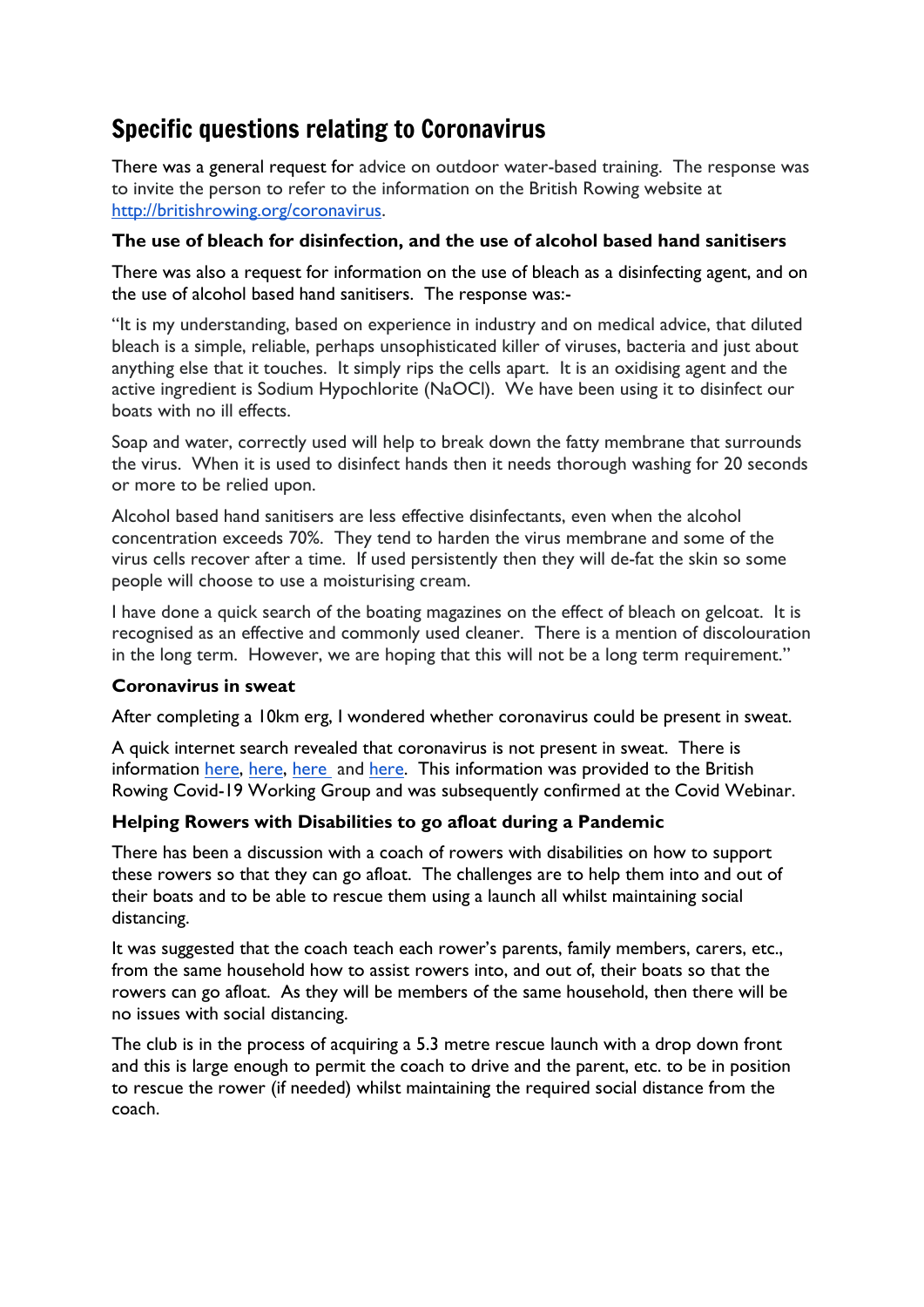## Capsize Drill Online Learning Module

There are plans to develop an online module to train coaches and others to deliver the Capsize Drill at their clubs. The recommended content for this training has been provided to the developers.

It was also recommended that training on Resuscitation should be included. Fortunately there is an excellent training resource provided by the Resuscitation Council UK. There is more information at <https://www.resus.org.uk/apps/lifesaver/> , this includes links for different devices. This will work on laptops if you enable Flash Player. It has also been installed on an Android phone and it works.

## Advanced Risk Assessment Online Learning Module

This module is also being revised. The latest version of the training has been reviewed and comments provided.

## Magnet Fishing and referring incidents to the Police

Magnet fishing consists of using a magnet on a string or rope to remove ferrous objects from the bed of a canal or river. There have been issues where magnets dropped from a bridge have fallen close to a passing rower. The club was concerned and has reported two incidents. In one report it mentioned that the Police said that they could do nothing.

I consulted a friend, who is a retired Police Officer. He suggested that the Chairman of the club write to the Police Divisional Commander explaining the problem and the concern and asking that his patrol officers are invited to be aware of the issue and look out for magnet fishers. He could also ask that the patrol officers intervene if there appears to be any danger, and perhaps if not, simply make the magnet fishers aware of the need to take care. This letter should also summarise the action taken by the club to encourage its members to take extra care.

As far as the Police are concerned, the magnet fishers have as much right to enjoy the waterway as the rowers do. There is no evidence that they have committed an offence as there is no evidence of an intent to cause harm.

It is important to document this request to the Police in a formal but friendly way. A phone call will not do. Once it is documented and on record then the Police will take it seriously as if they do not and if someone is hurt then they will struggle to defend themselves not taking appropriate action. Please do not regard this as a "magic bullet". It will not force the Police to take action but it may influence their actions at the margin. Please remember that the Police have much more important things to do.

It may also help if someone from the club could get into conversation with the magnet fishers, in a gentle and diplomatic way, and explain the concerns that rowers have.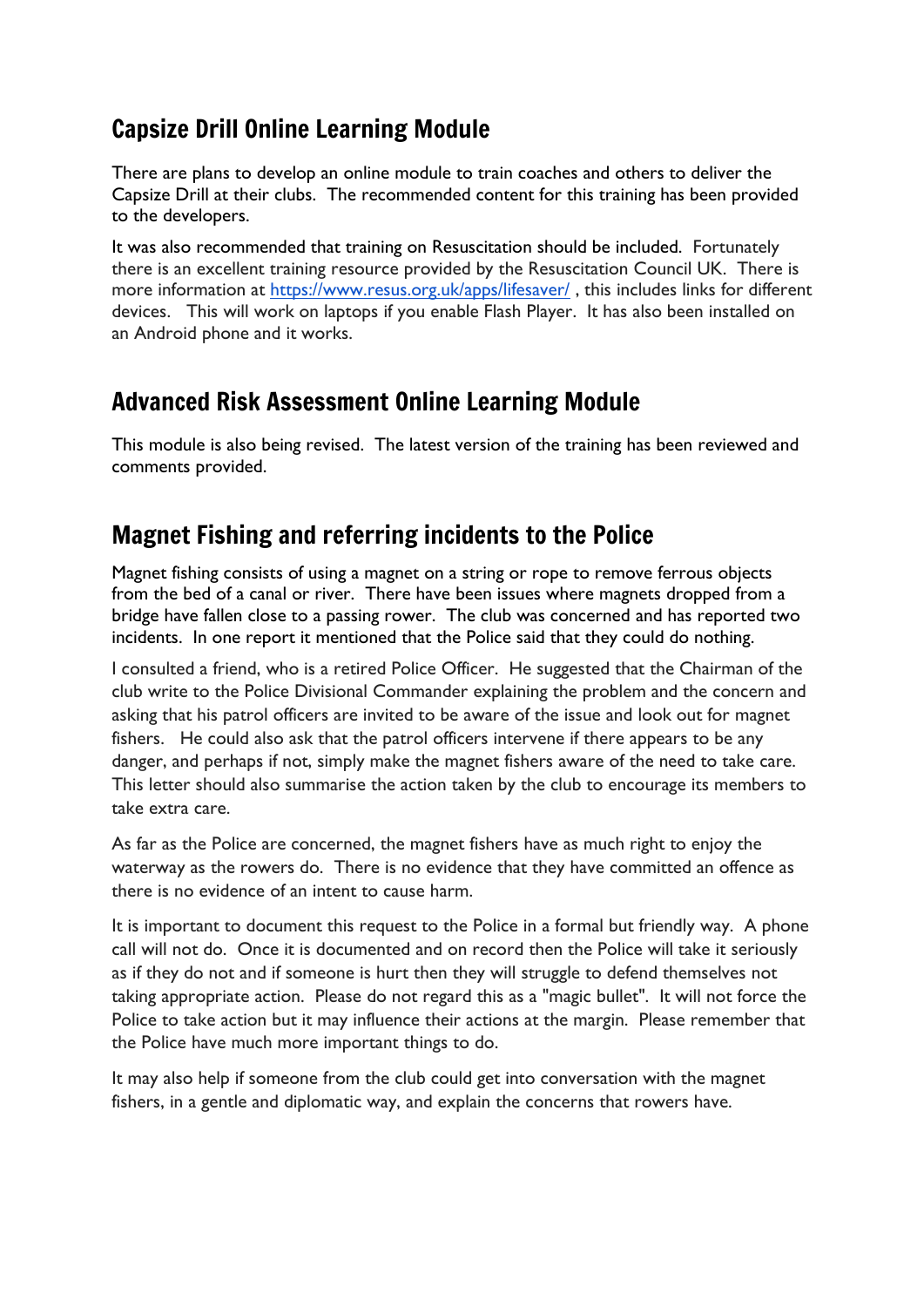## Advice on the maintenance of facilities and trailer towing

There is information on the maintenance of club facilities in the Club Hub guides on Safety in Club Premises, [here.](https://www.britishrowing.org/knowledge/british-rowing-clubhub/british-rowing-clubhub-guides/safety-in-club-premises/)

There are links to guidance on towing in section 7.2 of **RowSafe**. These include the following:-

- Guidance for the Transportation of Oar Propelled Racing Boats Leaflet [here](http://britishrowing.org/wp-content/uploads/2015/09/TowingGuidance.pdf?ef682d)
- Safety Alert Archive [here](http://britishrowing.org/knowledge/safety/safety-alert-archive)
- Driving and Towing Limitations for Drivers Flowchart [here](http://britishrowing.org/wp-content/uploads/2015/09/TowingFlowChart.pdf?ef682d)
- DVLA Requirements for towing trailers in Great Britain Leaflet [here](http://britishrowing.org/wpcontent/uploads/2015/09/INF301.pdf?ef682d)
- DVLA Driving a Minibus Leaflet [here](http://britishrowing.org/wp-content/uploads/2015/09/DVLAMinibusDriving-Inf28.pdf?ef682d)
- Rowing & Trailers [here](https://www.britishrowing.org/wp-content/uploads/2015/09/RowingnTrailers-RM-Jun-08.pdf?ef682d)
- Trailer Towing [here](http://rowhow.org/course/view.php?id=108)
- Safety Alert Trailer oscillations when towing here

T[here](https://www.youtube.com/watch?v=XcrL_MpClp0) is information on the driving test for trailer drivers on YouTube here and [here.](https://www.youtube.com/watch?v=Mk-DGbPY4fY)

## Rowing Safety Quiz

A third Rowing Safety Quiz has been prepared in the hope that this will enable readers to reflect on the subject and maintain their interest. It may even provide some entertainment.

The Quiz is included as [Appendix](#page-10-0) 1 to this report and is provided in an editable document, included with this report, so that it can be adapted for other uses, if required. The questions in the quiz are based on information in RowSafe, and Safety Alerts and other safety information, linked to from RowSafe. The following topics are covered:-

- Repacking Throw Bags
- Radio Procedure
- Sunburn, Heat Illness and Heat Exhaustion
- Waterborne Infections and Diseases
- Safety Inspections and Boat Checking
- Head Injuries and Concussion
- Is it safe to go out alone? and
- Swimming

Richard Donnor, the Regional Rowing Safety Adviser for the East Midlands Region has again kindly produced a web enabled version of both the June quiz and the May quiz. These are available [here](https://eastmidlandsrowing.co.uk/rowing-safety-quiz-june-2020/) and a link will be posted on the British Rowing website [here.](https://www.britishrowing.org/knowledge/safety/hrsa-monthly-report-archive/)

The answers to this quiz will be circulated early in July. The answers to the May quiz are presented in [Appendix](#page-21-0) 2.

You may wish to use these questions in a club quiz, as an introduction to training, or for some other purpose. If you would like to make the questions less easy then feel free to remove the multiple choice options.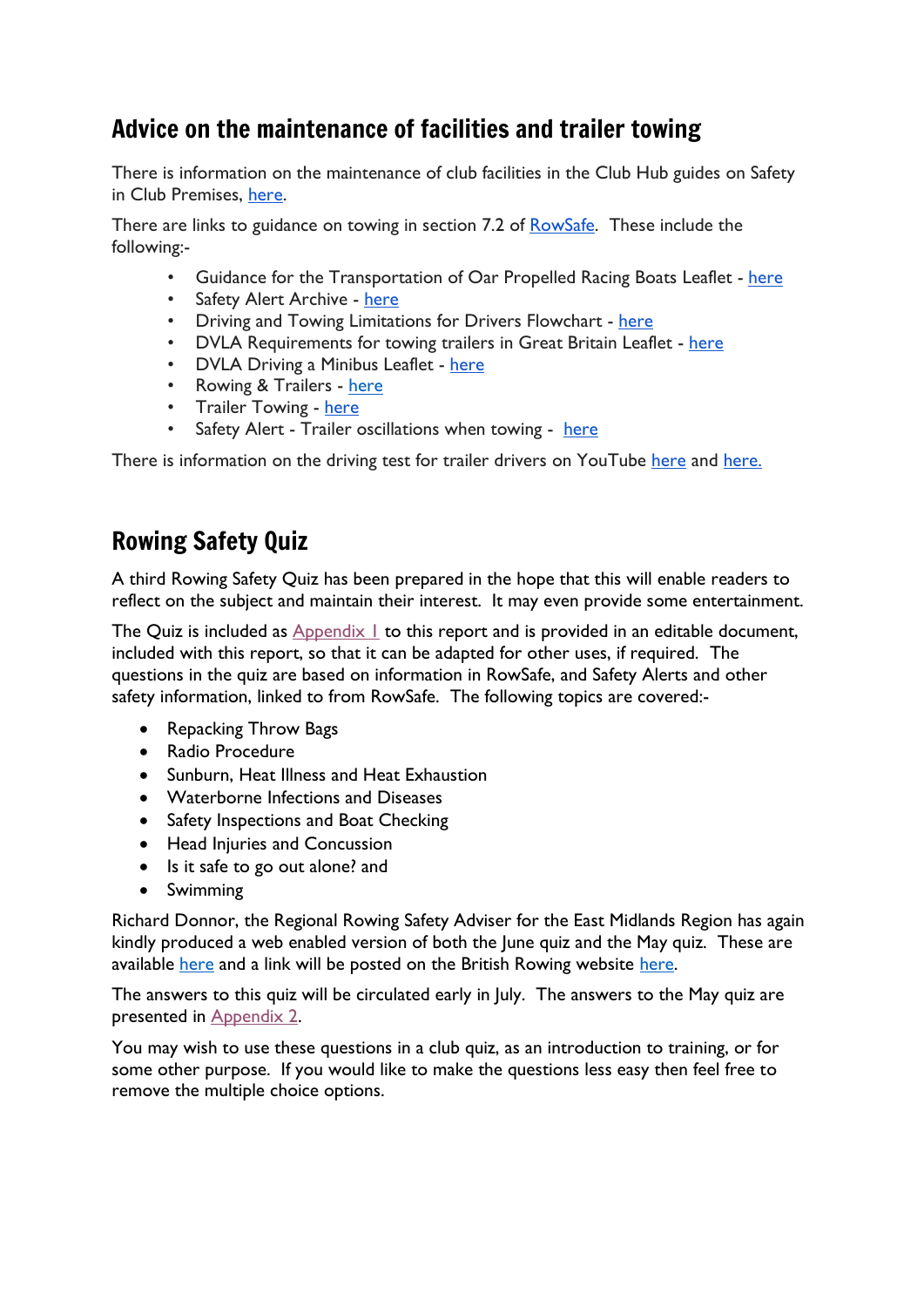## Appendix 1 - Rowing Safety quiz - June 2020

<span id="page-10-0"></span>This quiz is intended for anyone who is interested in rowing, particularly if they are interested in Rowing Safety.

T[here](https://eastmidlandsrowing.co.uk/rowing-safety-quiz-june-2020/) is a web enabled version of this quiz here and a link will be posted on the British Rowing website [here.](https://www.britishrowing.org/knowledge/safety/hrsa-monthly-report-archive/)

## Repacking throw bags

#### **1 You have used a throw line, it has been dried, how do you repack it into the throw bag?**

- Coil the rope carefully and gently push it into the bag
- Coil the rope roughly and stuff it into the bag
- Push the rope into the bag, a few centimetres at a time, starting from the end attached to the bag
- Push the rope into the bag, a few centimetres at a time, starting from the free end

#### **2 What do you do with the end of the throw line?**

- Leave it protruding from the bag
- Push it into the bag to keep it tidy and prevent it from snagging on something

## Radio Procedure

#### **3 What do you say if you want to start a communication with someone at the boathouse?**

- Hello, is there anybody there?
- …. (your name) calling boathouse, come in please
- Boathouse, boathouse, this is ….. (your name). Over
- Boathouse, boathouse, this is ….. (your name). Out

#### **4 Which proword should you use if someone needs assistance but nobody is in "grave and imminent danger of loss of life"?**

- Help
- Mayday
- Pan pan
- Sécurité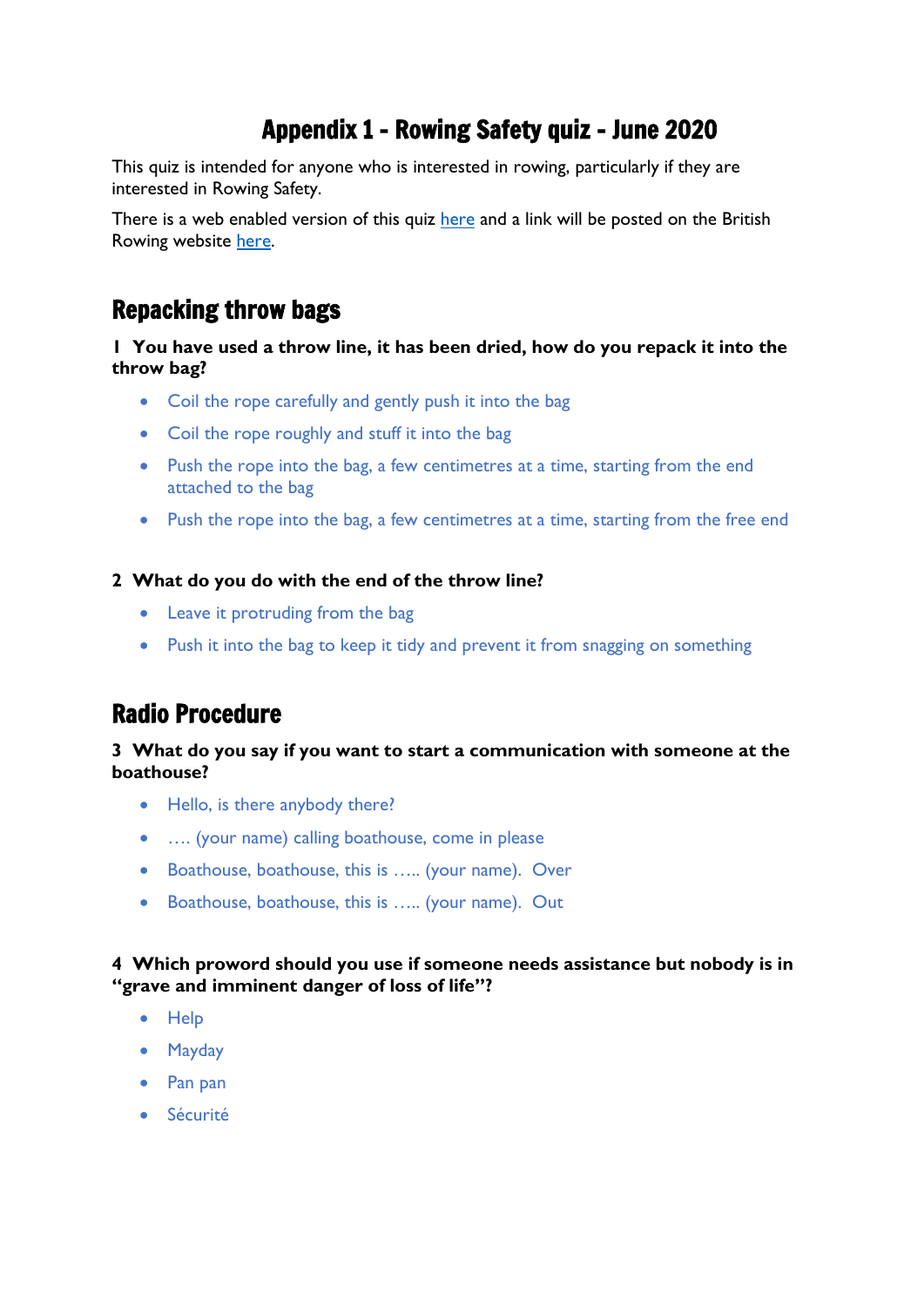## **5 What do you say at the end of a conversation with another operator?**

- Over and out
- Bye
- Over
- Out

## Sunburn, Heat Illness and Exhaustion

Heat exhaustion is not usually serious if you can cool down within 30 minutes. If it turns into heatstroke, it needs to be treated as an emergency. A person with heat stroke is not able to maintain their normal body temperature.

## **6 Which one of the following will NOT help to reduce the risk on a hot sunny day?**

- row in the early morning
- row in the evening
- drink plenty of cold drinks, especially when exercising
- wear light-coloured, loose clothing
- drink lots of beer
- sprinkle water over skin or clothes
- avoid extreme exercise

#### **7 Which one of the following is NOT a symptom of heat exhaustion?**

- high levels of fatigue or tiredness,
- dizziness,
- nausea or vomiting,
- chills or shivering,
- fast weak pulse,
- being hungry
- clammy cool skin,
- appearing pale,
- numbness or tingling in head, neck, back or hands
- being thirsty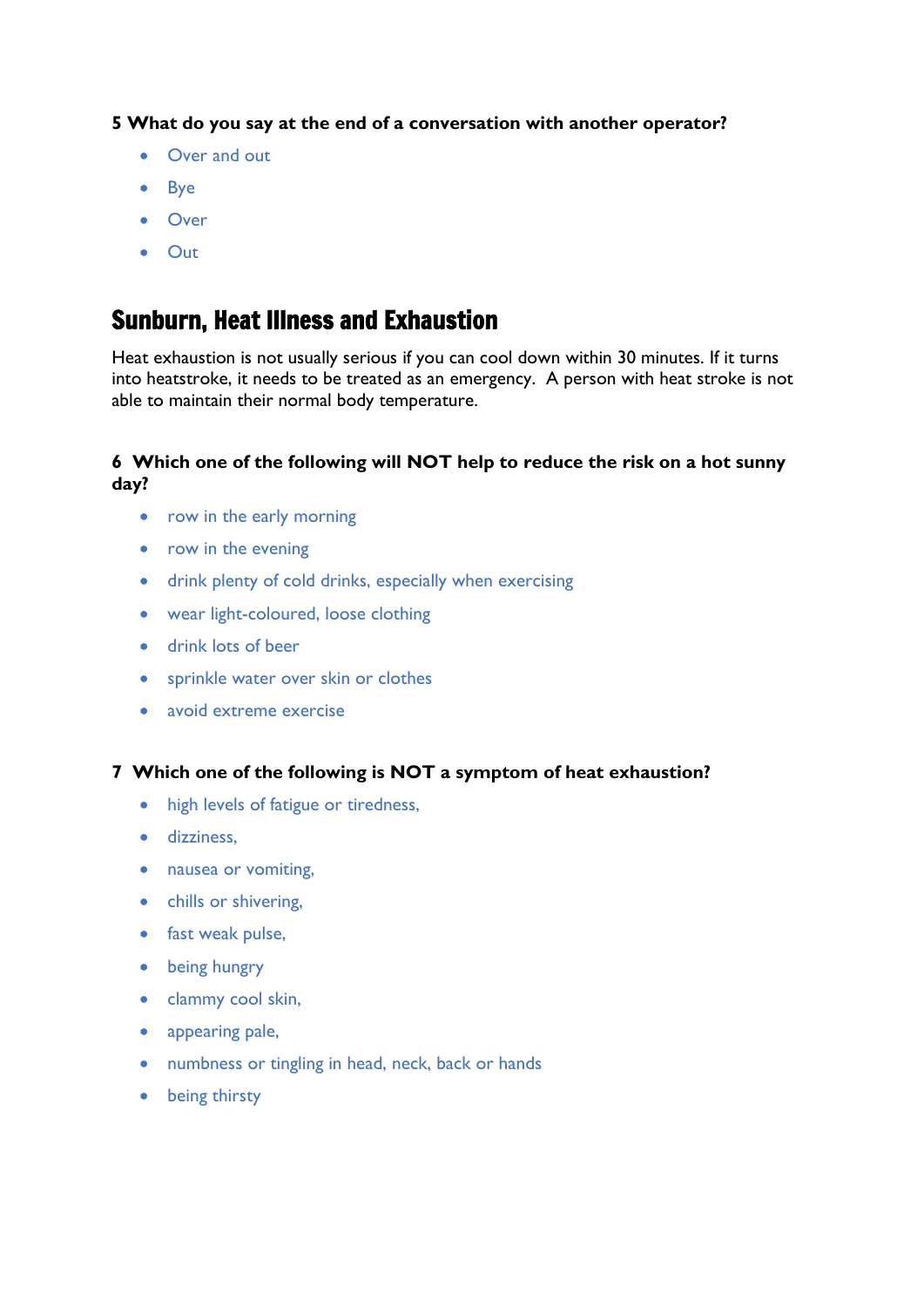#### **8 Which one of the following will NOT help someone with heat illness?**

- Move them to a cool place
- Get them to lie down and raise their feet slightly
- Encourage them to move around
- Get them to drink plenty of water. Sports or rehydration drinks are OK
- Cool their skin spray or sponge them with cool water and fan them
- Use cold packs around the armpits or neck

#### **9 What do you do if someone with Heat Illness or heat exhaustion:-**

- o is feeling unwell after 30 minutes of resting in a cool place and drinking plenty of water
- o is not sweating even though too hot
- o has fast breathing or shortness of breath
- o is feeling confused
- o has a fit (seizure)
- o loses consciousness or is not responsive

#### **(1 correct answer from the list below)**

- Send them home
- Call 999
- Give them more to drink
- Wait and see if they get better

#### **10 Which one of the following is NOT a symptom of heat illness?**

- confusion/lack of mental clarity
- walking with a limp
- inability to hold a conversation
- bizarre behaviour
- hot, red skin
- fainting
- headache
- rapid strong pulse
- sweating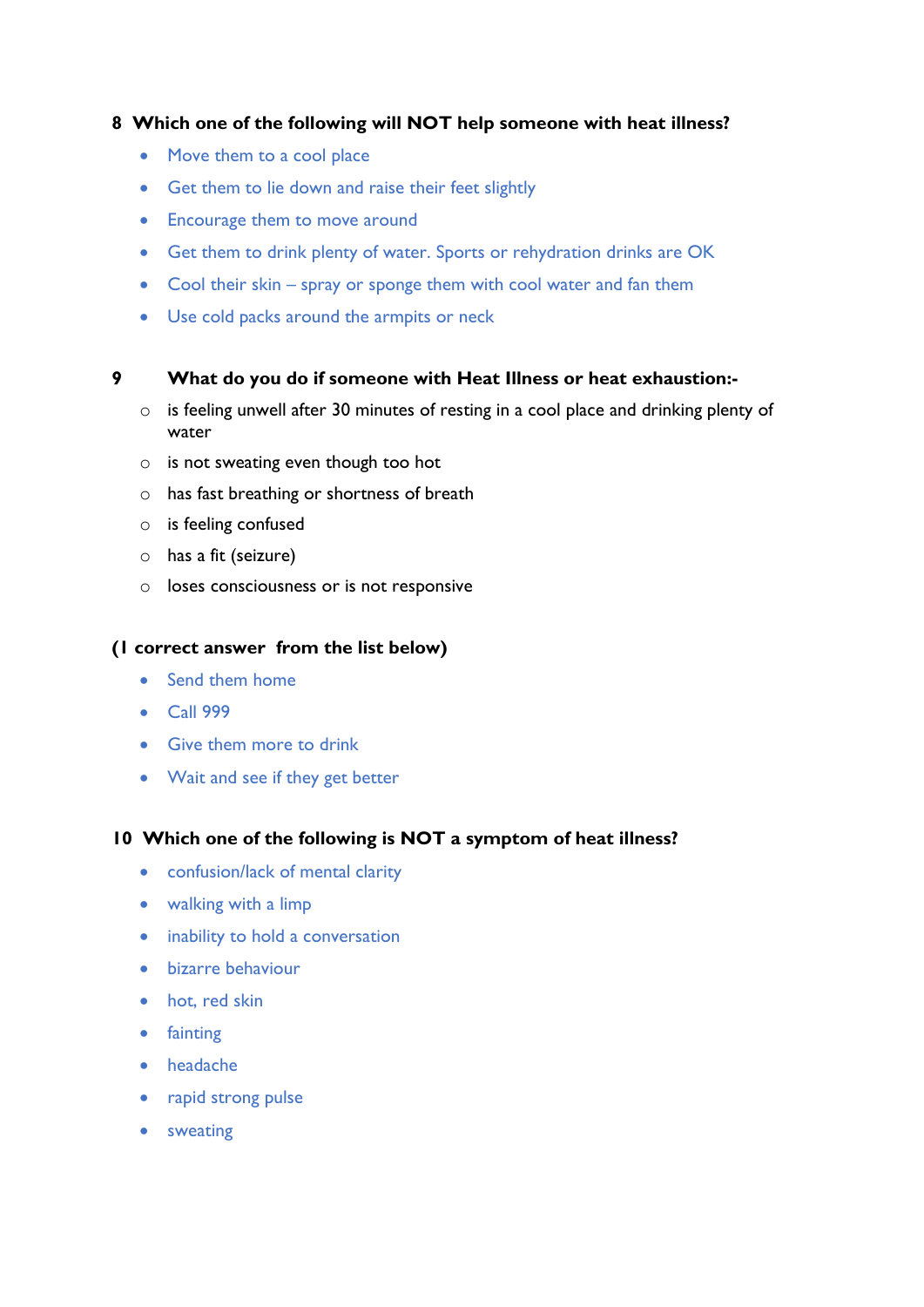## **11 Which one of the following will NOT help to reduce the risk of sunburn?**

- Use sun high factor sunscreen
- Wear a wide brimmed hat
- Wear a loose long sleeved shirt or top
- Tie long hair up into a bun

## Waterborne Infections and Diseases

This relates to "normal" precautions and does not include precautions to protect against COVID 19.

#### **12 Which ONE of the following will not help rowers to protect themselves:-**

- Read and understand any information on waterborne infectious agents and contamination provided by the club
- Seek urgent medical advice as soon as they think that they may have any relevant symptoms
- Inform the club if they have contracted a disease associated with a waterborne cause so that others can be encouraged to take greater precautions
- Keep away from other people who have contracted a waterborne disease
- Cover all cuts or grazes with waterproof dressings
- Wash or shower after any significant contact with water from the river, lake, canal, etc
- Never drink water from sources such as rivers, lakes, canals etc.
- Wash hands thoroughly before eating or drinking.
- Clean open wounds, such as blisters or calf abrasions with an anti-bacterial substance.
- Wear suitable footwear when launching or recovering a boat,

Note Please remember that Sepsis and Weil's disease are rare in the UK but that they can both develop into life-threatening and lifechanging conditions.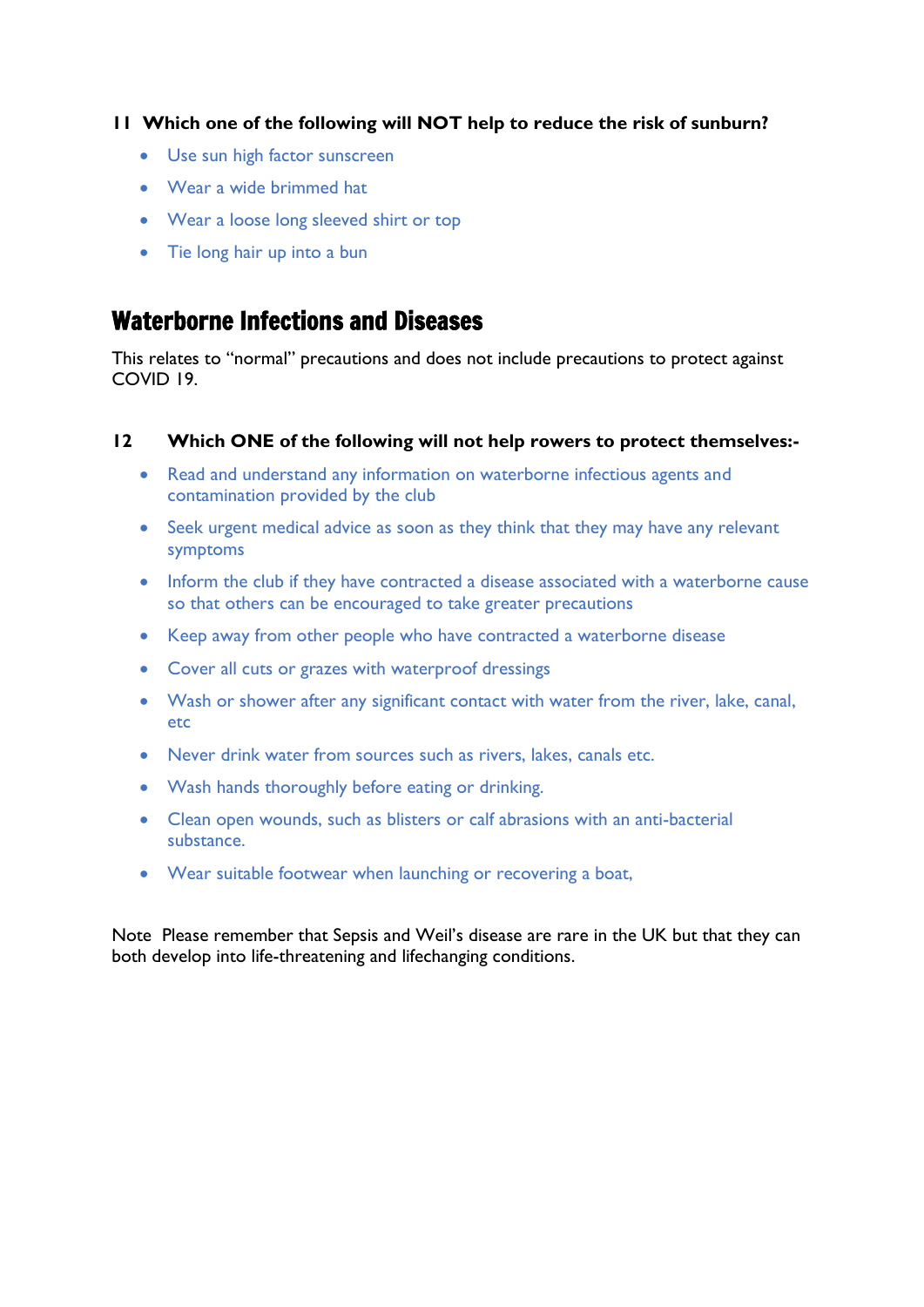## **13 Which ONE of the following is not a symptom of Sepsis:-**

- acting confused, slurred speech or not making sense
- blue, pale or blotchy skin, lips or tongue
- a rash that does not fade when you roll a glass over it, the same as [meningitis](https://www.nhs.uk/conditions/meningitis/)
- difficulty breathing, breathlessness or breathing very fast
- Euphoria, feeling excessively well
- feeling very unwell or like there's something seriously wrong
- not urinating for a day
- has swelling, redness or pain around a cut or wound
- has a very high or low temperature, feels hot or cold to the touch, or is shivering

#### **14 Which ONE of the following is not a symptom of Weil's disease:-**

- severe headache
- chills
- muscle aches
- feeling angry
- vomiting
- Some people may not have any symptoms

## **15 When do the symptoms of Weil's disease typically develop:- (1 correct answer)**

- Within 24 hours of infection
- between 7 14 days after infection
- only after repeated exposure

Typically symptoms develop between 7 – 14 days after infection, although it can be as short as  $2 - 3$  days or as long as 30 days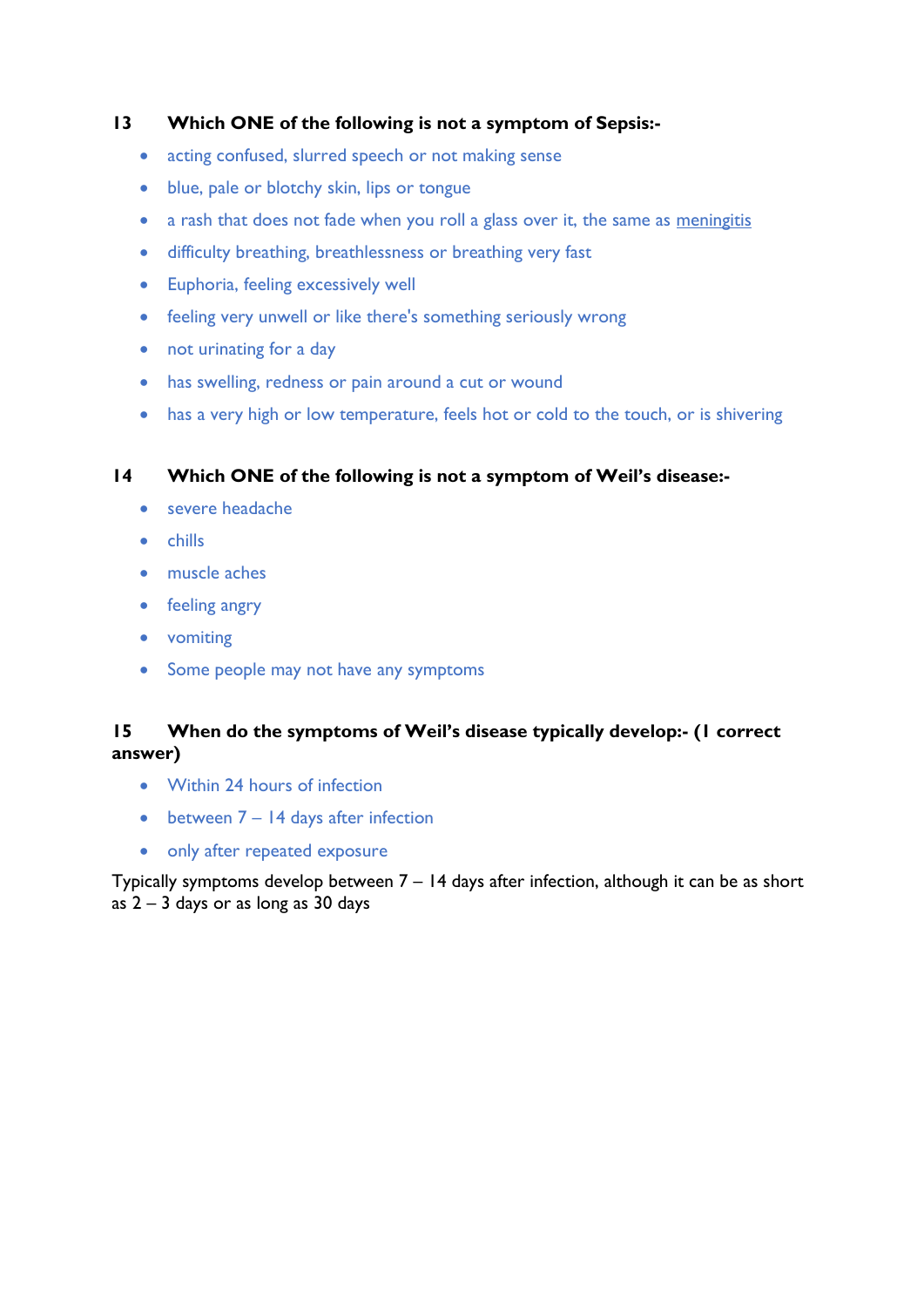## **16 Which one of these need you NOT do if you have fallen in to water containing significant quantities of blue-green algae?**

- Wash exposed skin and clothing with fresh water and soap.
- Keep clean and cool and use standard proprietary treatments like Calamine lotion if itching is very uncomfortable,
- See your doctor if you experience symptoms, and mention your exposure to blue green algae.
- Avoid drinking alcohol
- Drink a can of coke
- Do not use paracetamol

## Safety Inspections and Boat Checking

## **17 Which of the following does not need to be included in a safety inspection of a boathouse (select one answer only)?**

- The condition of the boats and blades
- The condition of the coaching launch and its engine
- The condition of gym equipment, (such as indoor rowing machines and weights)
- The condition of any boat trailers
- The condition of bikes, provided by the club, for use by coaches and others
- The condition and availability of Throw lines
- The condition and availability of Lifejackets
- The condition and availability of First Aid kits
- The condition and availability of Lights used on boats
- The contents of the lost property box
- The contents of Safety, and other, notice boards
- The general state of housekeeping and tidiness in the boathouse and other areas used by members
- The condition of other club facilities such as the landing stage and parking area
- The condition of gas and electrical equipment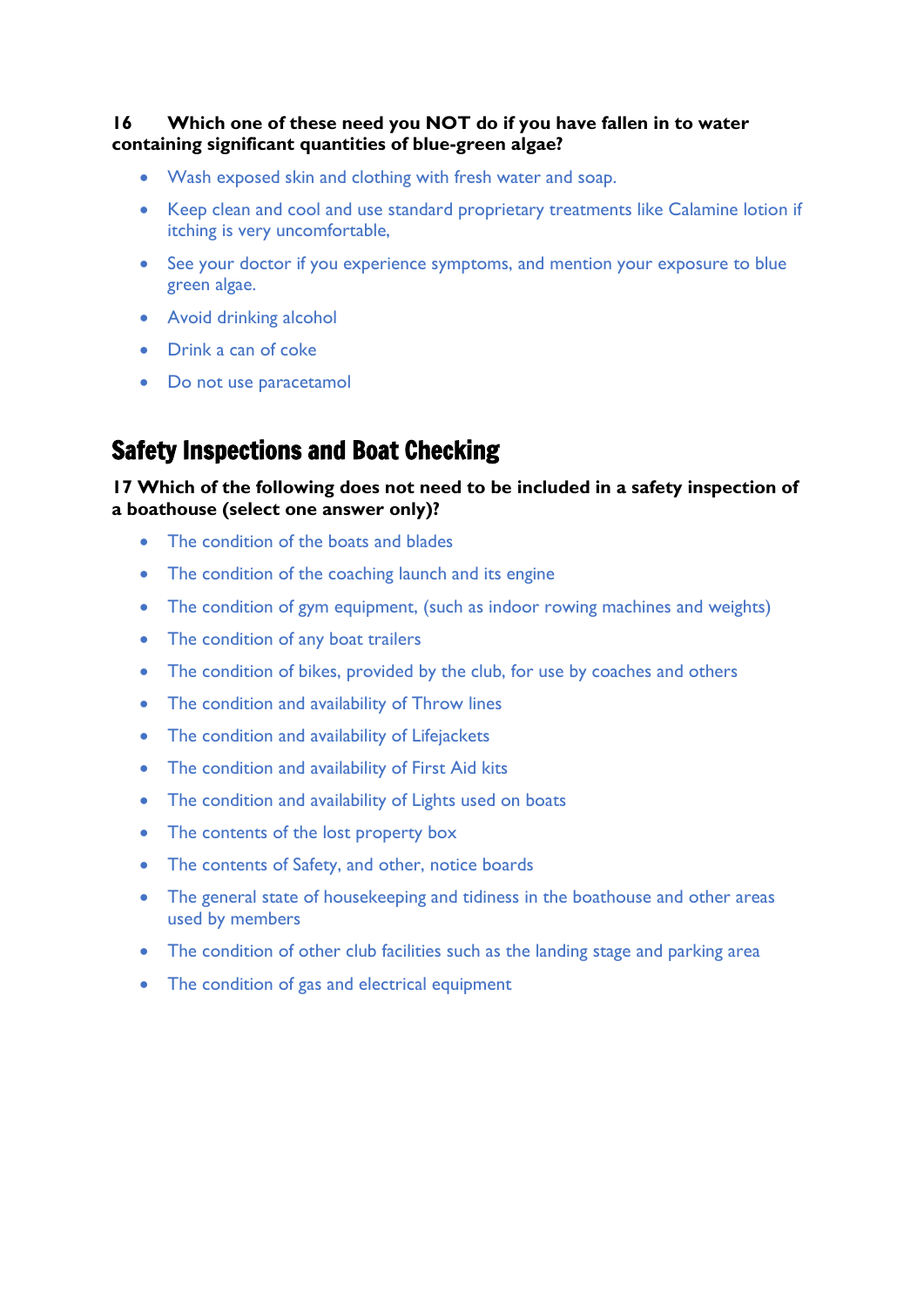## **18 Which one of the following is there no need to examine when checking the launch?**

- Check that the motor should not start if it is in gear (unless it is a small engines that does not have selectable gears)
- Check that the motor should not start if the kill cord is not fitted
- Check that the gear selector works correctly; the motor should not slip in or out of gear
- Check that the seats are dry
- Check that the kill cord works. The motor should stop if the kill cord is removed
- Check that the outboard motor is securely fixed to the boat
- Check that there is a secondary means of propulsion, in practice this means carry paddles or oars

## **19 When checking Heel Restraints, how is the permissible range of movement for each shoe defined? (1 correct answer)**

- The heel restraint should be at least 50 mm long
- The heel restraint should be at least 60 mm long
- The heel restraint should be no more than 60 mm long
- The heel restraint should be no more than 70 mm long
- The heel restraint should be no more than 50 mm long
- The heel should not be able to rise higher than the lowest fixed point of the shoe

## **20 Which one of the following is there no need to include when inspecting the Gym or indoor training area,**

- Check that the gym is clean and tidy
- Check that equipment is in the correct place when it is not being used
- Check that the equipment is in good condition
- Check that that materials are provided so that equipment can be kept clean
- Check that users members have access to a full First Aid kit
- Check that there is a list of current first aiders displayed prominently in the gym
- Check that there is a poster displayed showing British Rowing Technique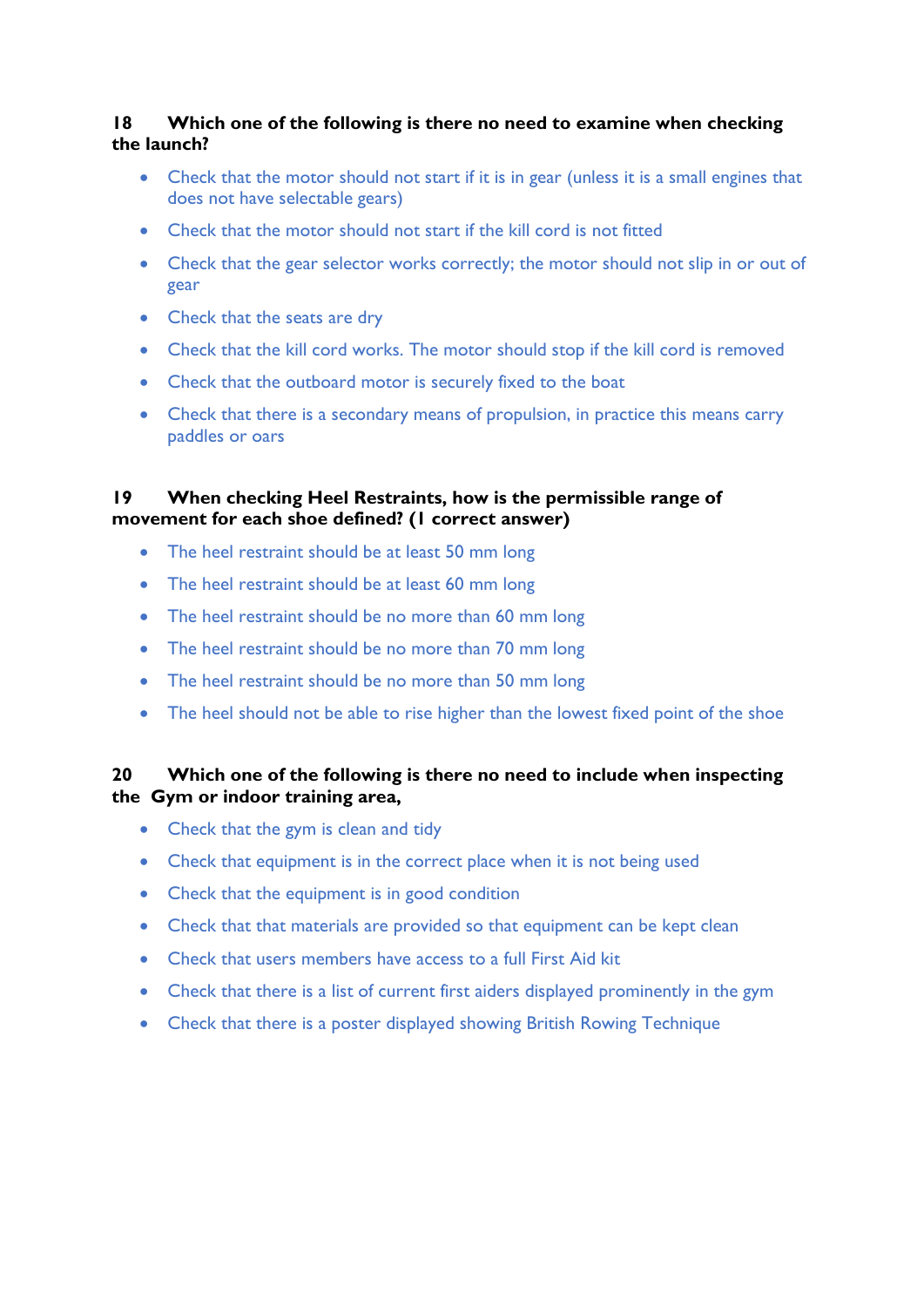## Head Injuries and Concussion

#### **21 Which one of the following is not a symptom of concussion?**

- loss of consciousness, even for a few seconds
- amnesia (memory loss)
- persistent headaches since the injury
- changes in behaviour
- confusion
- **drowsiness**
- excessive thirst
- a large bruise or wound to the head or face
- vision problems
- reading or writing problems
- balance problems or difficulty walking
- loss of power in part of the body
- clear fluid leaking from the nose or ears

#### **22 If you think that someone has concussion then which TWO of the following should you do?**

- Take the casualty to nearest Accident and Emergency Department to be assessed by a Doctor
- Wait for ten minutes to see if it gets better on its own
- Do not let the casualty exercise, drive or manipulate heavy machinery. Call an ambulance if necessary
- Give the casualty an aspirin to help reduce the headache

## **23 Which one of the following would NOT cause you to Phone 999 or 112 for an ambulance?**

- the casualty remains unconscious after the initial injury
- the casualty is having difficulty staying awake, speaking or understanding what people are saying
- the casualty complains that he is cold
- the casualty has problems with their vision
- the casualty is having a seizure or fit
- the casualty has been vomiting since the injury
- the casualty is bleeding from one or both ears or bruising behind their ears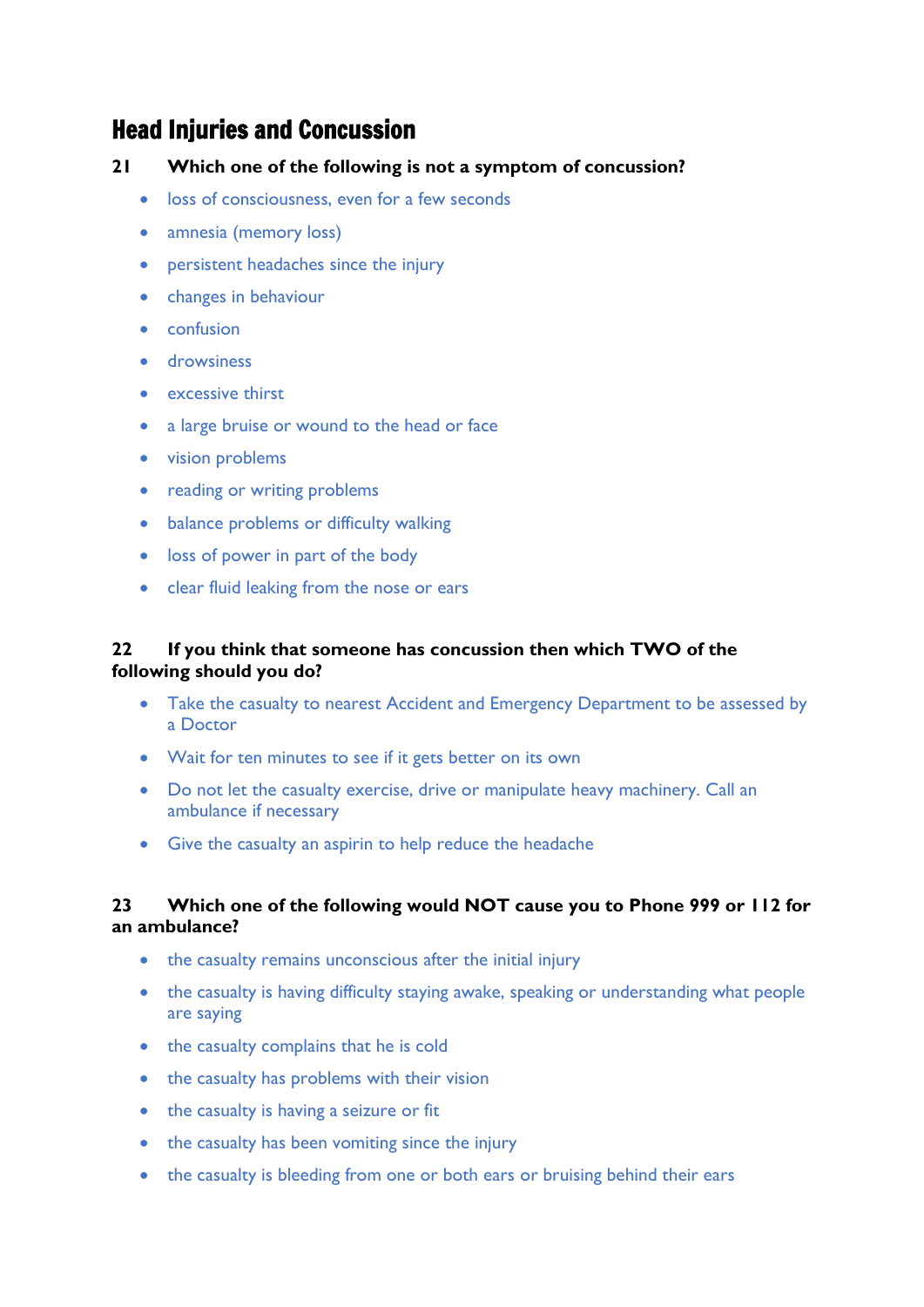**24 If someone has a head injury but has no symptoms of concussion, what three things would you tell their friend or carer?**

- Nothing as this is covered by medical confidentiality
- keep an eye on the casualty for the next 24 hours
- stay within easy reach of a telephone (avoid areas with poor mobile phone coverage)
- if any symptoms appear or their condition deteriorates seek medical advice immediately

#### **25 When is it safe for someone recovering from concussion to return to sport?**

- As soon as the casualty feels ready to return
- All sport should be avoided for  $7 10$  days or longer if the concussion is severe.

Exercising when suffering from concussion can make the condition worse. Head injuries sustained outside rowing should be reported to the coach. If in any doubt seek healthcare professional advice and follow it.

## **26 Which one of the following would you NOT do to treat a minor head injury**

- hold an ice pack (or a bag of frozen peas in a tea towel) to the injury regularly for short periods in the first few days to bring down any swelling
- rest and avoid stress you do not need to stay awake if you're tired
- take [paracetamol](https://beta.nhs.uk/medicines/paracetamol-for-adults) or [ibuprofen](https://www.nhs.uk/medicines/ibuprofen-for-adults/) to relieve pain or a headache
- take aspirin to relieve pain or a headache
- make sure an adult stays with you or your child for at least the first 24 hours call 111 for advice if there's nobody who can stay with you

#### **Do not use aspirin** as it could cause the injury to bleed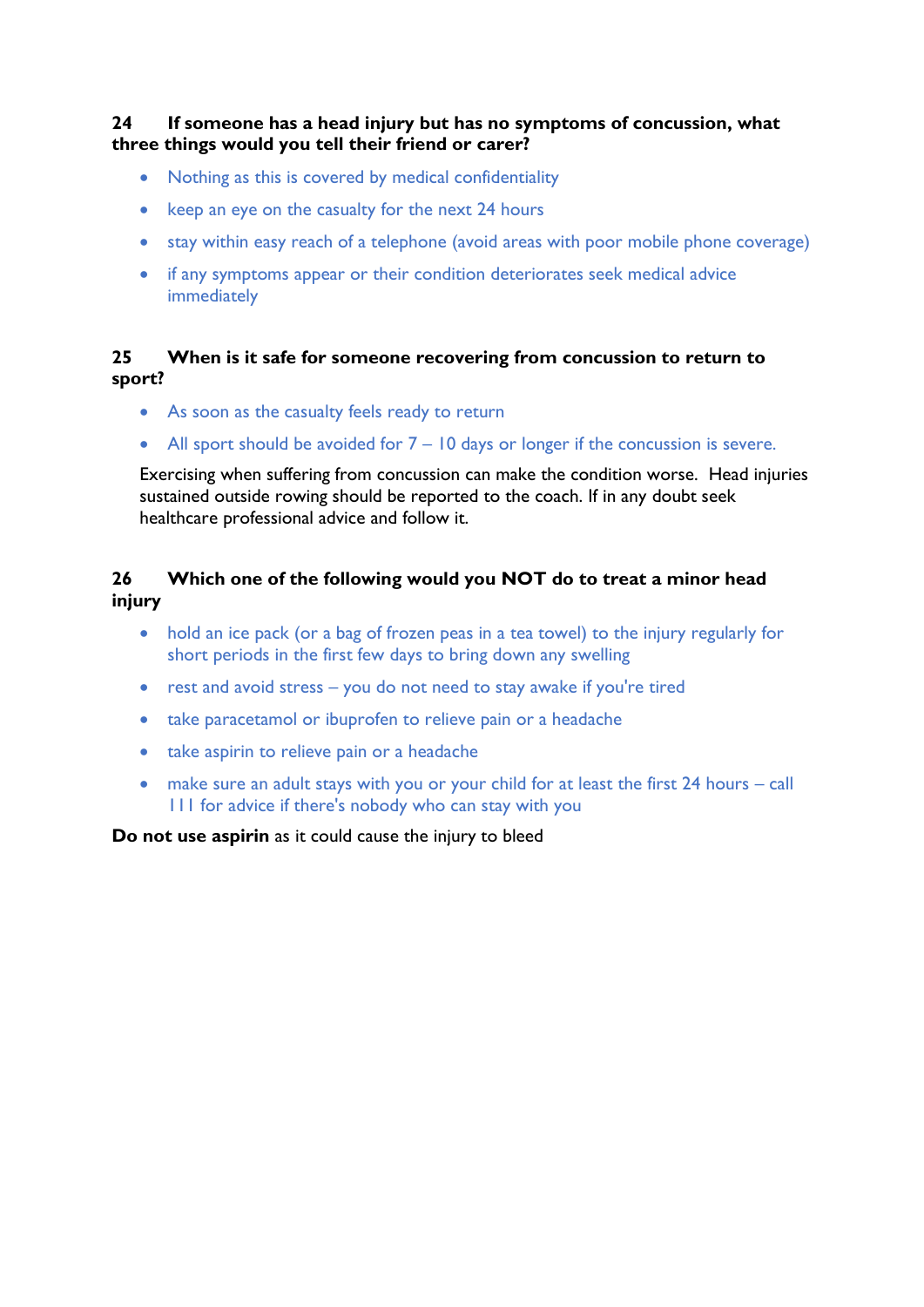## Is it safe to go out alone?

Clubs are expected to use their Risk Assessments to establish rules that tell their members whether a small boat outing can or cannot happen**.**

## **27 Which one of the following is NOT a factor that tends to increase the probability of a hazardous event:-**

- The presence of other water users (boats, wash, etc.)
- The extent to which the water is exposed to the wind
- Weather (wind strength, including gusts, direction)
- Stream speed and static obstructions such as moored boats, bridges etc.
- The absence of a tow path
- The relative experience and competence of the rower

#### **28 Which one of the following is NOT a factor that tends to increase the severity of a hazardous event:-**

- The absence of other water users, spectators, coaches, passers-by, water-side safety equipment
- Low water temperature and deep water (cannot wade ashore)
- Areas of where there are shoals or rocks
- Large distances to the bank
- Obstructions at the water's edge (e.g. high banks, reeds, walls, etc).

## Swimming

#### **29 Which one of the following does not reduce the risk of collision with someone swimming?**

- Always keep a good lookout for swimmers both in the water and on the bank.
- Avoid passing close to the swimmers that you have seen, there may be more nearby that you have not seen.
- Warn other boats about the presence of swimmers that you have seen.
- Take care when (or avoid) passing under bridges that people may jump from.
- Shout at swimmers to let them know that you are approaching
- Identify areas where people regularly swim and include this information on your circulation plan.
- Keep clear of areas where people regularly swim.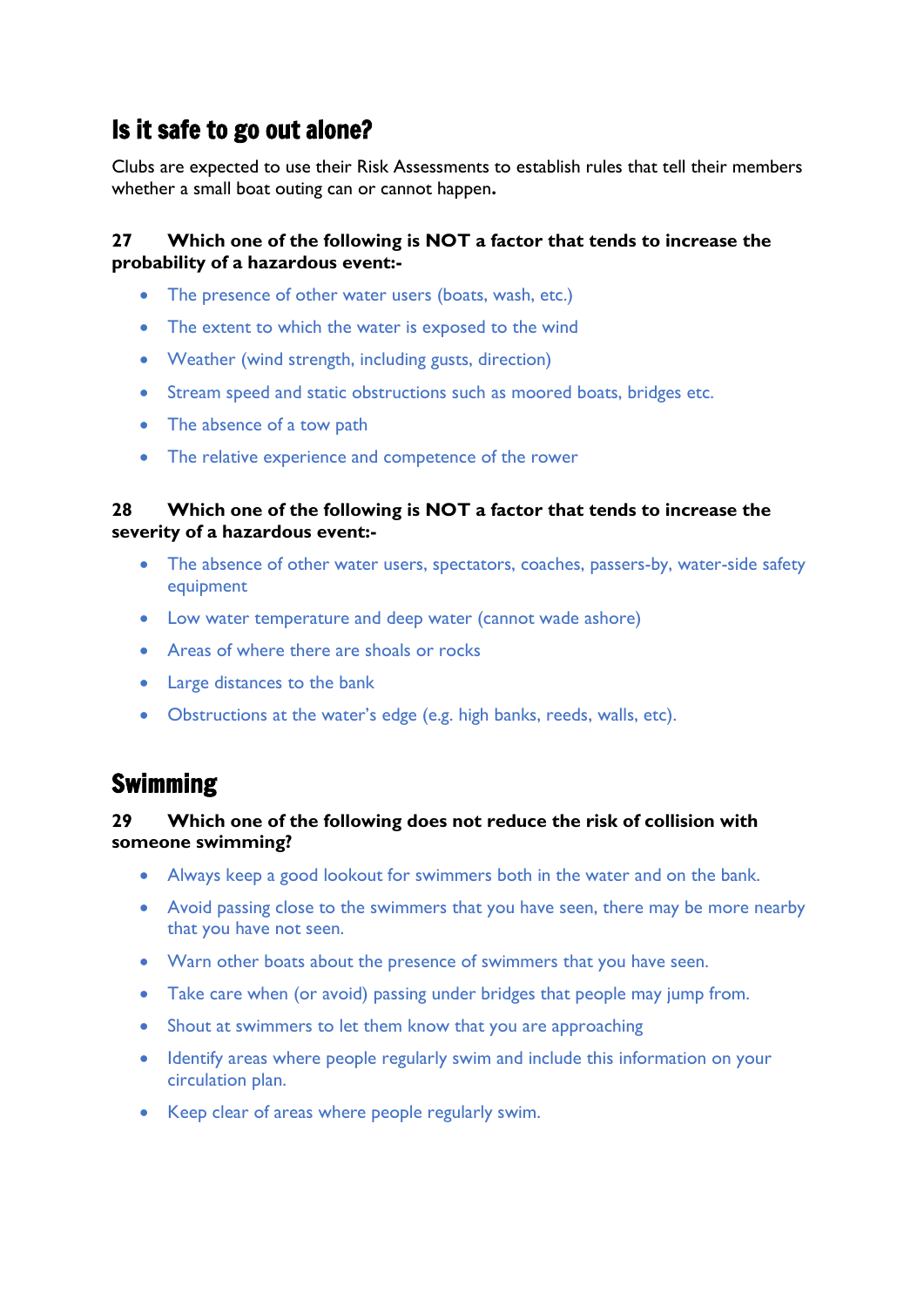## **30 Which one of the following is not a reason why is it important that rowers can swim?**

- So that they are not scared when they are in a boat that is a long way from the bank
- So that if they capsize they can stay afloat long enough to grab their boat.
- So that they can swim to the bank, perhaps with their boat
- So that if they capsize they can swim to someone else's boat nearby.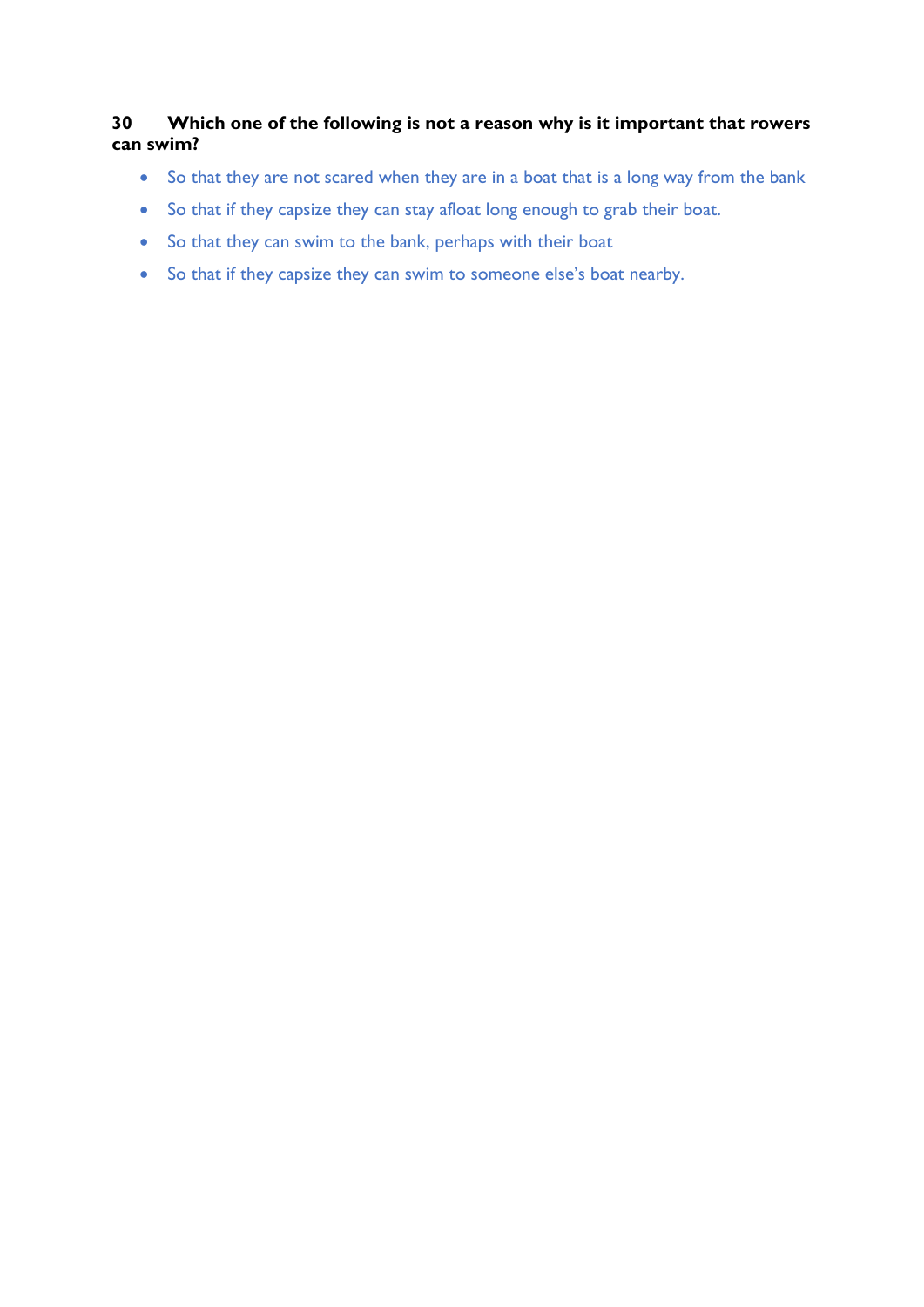## Appendix 2 – Answers to the May 2020 Quiz

## <span id="page-21-0"></span>Launches

**1 Which of the following is the minimum recommended age for a launch driver who is not accompanied (in the same launch) by an adult?** (Hint, see the Safety Alert on [Children Driving Launches\)](https://www.britishrowing.org/wp-content/uploads/2015/09/Safety-Alert-children-driving-launches-1.pdf)

- 14 years of age
- 16 years of age
- **18 years of age**
- 21 years of age

**2 You are in a launch that is about to sink and you will be deposited in the water, what should you do? (1 correct answer)** (Hint, see the [RNLI Guidance on](file:///C:/Users/Stephen%20Worley/Desktop/Quiz/RNLI%20Guidance%20on%20Life%20jackets%20-%20https:/rnli.org/-/media/rnli/downloads/rnli-guide-tolifejackets-and-buoyancy-aids.pdf%3ffd=true)  [Lifejackets\)](file:///C:/Users/Stephen%20Worley/Desktop/Quiz/RNLI%20Guidance%20on%20Life%20jackets%20-%20https:/rnli.org/-/media/rnli/downloads/rnli-guide-tolifejackets-and-buoyancy-aids.pdf%3ffd=true)

- Swear profusely
- Put your coat on over your lifejacket
- **Inflate your lifejacket before you enter the water**
- Shout to warn others

**3 If there is more than one person in a launch then how many kill cords should there be? (1 correct answer) (**Hint, see the Safety Alert on [Launch Driving\)](https://www.britishrowing.org/wp-content/uploads/2015/09/Safety-Alert-February-2015-Launch-Driving.pdf)

- You do not need one if there are two people in the boat
- You only need one providing it is correctly used
- **There should be at least 2**
- There should be at least 3

Provide the following information with the answer "You need at least 2 so that if the driver falls in then the other person can drive the boat and rescue the driver."

## **4 You are driving a coaching launch and you want to make a video of the crew's rowing, which 2 of the following should you do?**

- It is OK to video when driving if you are a qualified coach and competent launch driver
- Do it in a quiet area so that there is nobody there to report you
- **Ask someone else to drive while you record the video**
- **Ask someone else to record the video while you drive**
- Make sure that you stay in the correct place on the waterway so as to avoid collisions as you will not be able to see if anyone approaches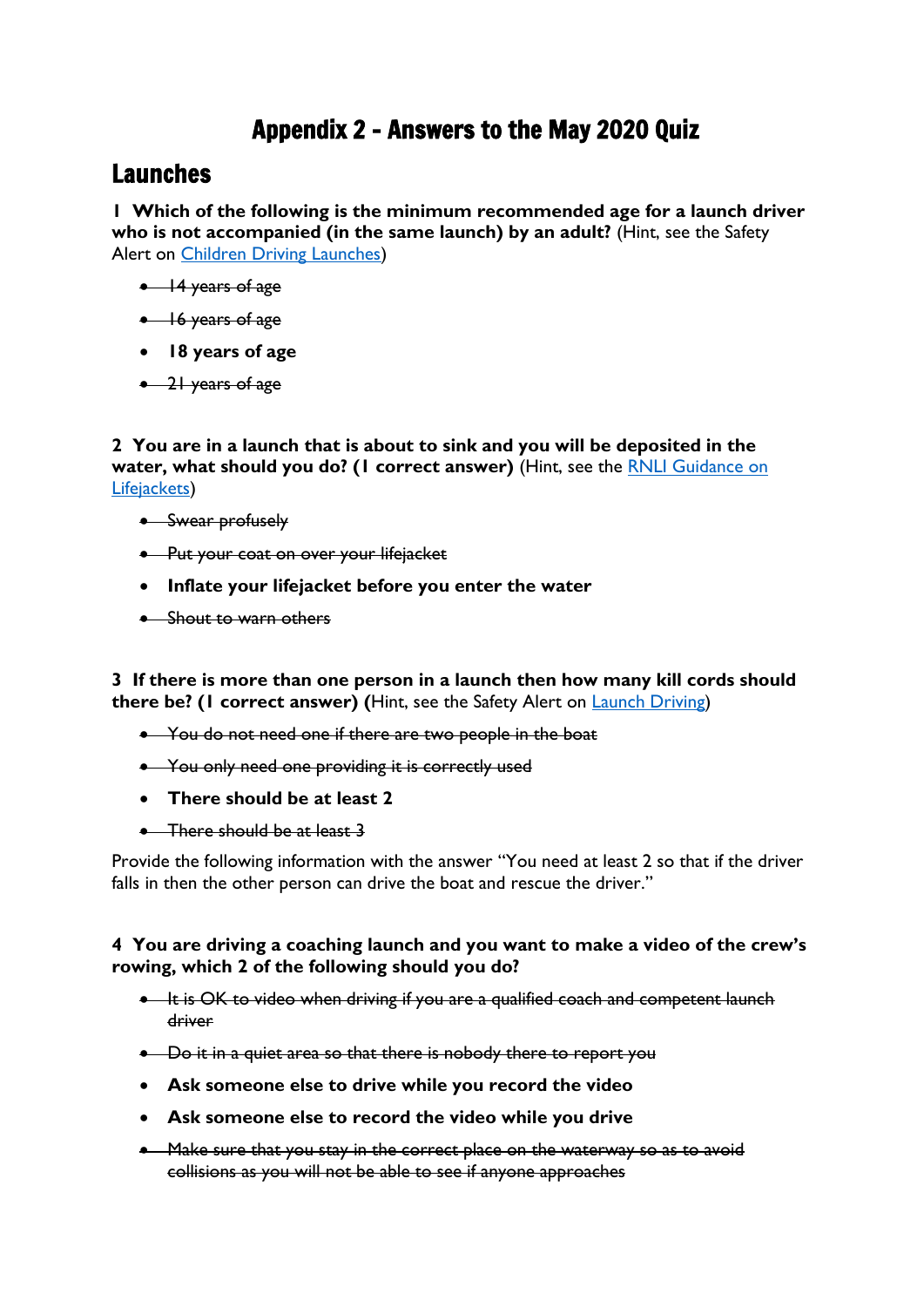## Emergency preparedness and response

**5 Which 5 of the following should you be prepared to tell the operator when you dial 999 to call for an ambulance in an emergency?** (Hint, see [RowSafe](https://www.britishrowing.org/wp-content/uploads/2019/04/Row-Safe-April-2019-online.pdf) section 8.7)

- Start by telling them about the medical history of the person needing assistance
- The name of the person who needs help
- **The name of the club**
- **Directions to the club including address, postcode, what3words location, etc.**
- **The phone number that you can be called back on**
- **The nature of the emergency**
- **Provide any other information that is requested**
- Hang up when you have passed the information

**6 Someone collapses during a squad ergo session at your club. Look at these** 

short term actions. (Hint, see [RowSafe](https://www.britishrowing.org/wp-content/uploads/2019/04/Row-Safe-April-2019-online.pdf) section 8.7, the Safety Alert on [Staying Alive](https://www.britishrowing.org/wp-content/uploads/2016/07/Safety-Alert-Staying-Alive-FINAL.pdf) and the [Lifesaver](http://life-saver.org.uk/) app)

- o Check whether they are breathing.
- o Check whether they are responsive
- o Check for danger

Which of these should you do **first**?

• **Check for danger**

Which should you do **next**?

• **Check whether they are responsive**

What should you do **then**?

• **Check whether they are breathing** 

## **7 Someone collapses during a squad ergo session at your club, you have checked and they are not responsive and they are not breathing. Ignore occasional gasping breaths. Look at the following actions:**

- Tell someone else to take over CPR as soon as you start to feel tired (2 or 3 minutes)
- Commence CPR
- Check for a pulse
- Maintain CPR until the casualty revives or an ambulance arrives
- Remove the persons clothing
- Open the airway and check for breathing again (if still not breathing then proceed)
- Tell someone to call for an ambulance and tell someone else to fetch an AED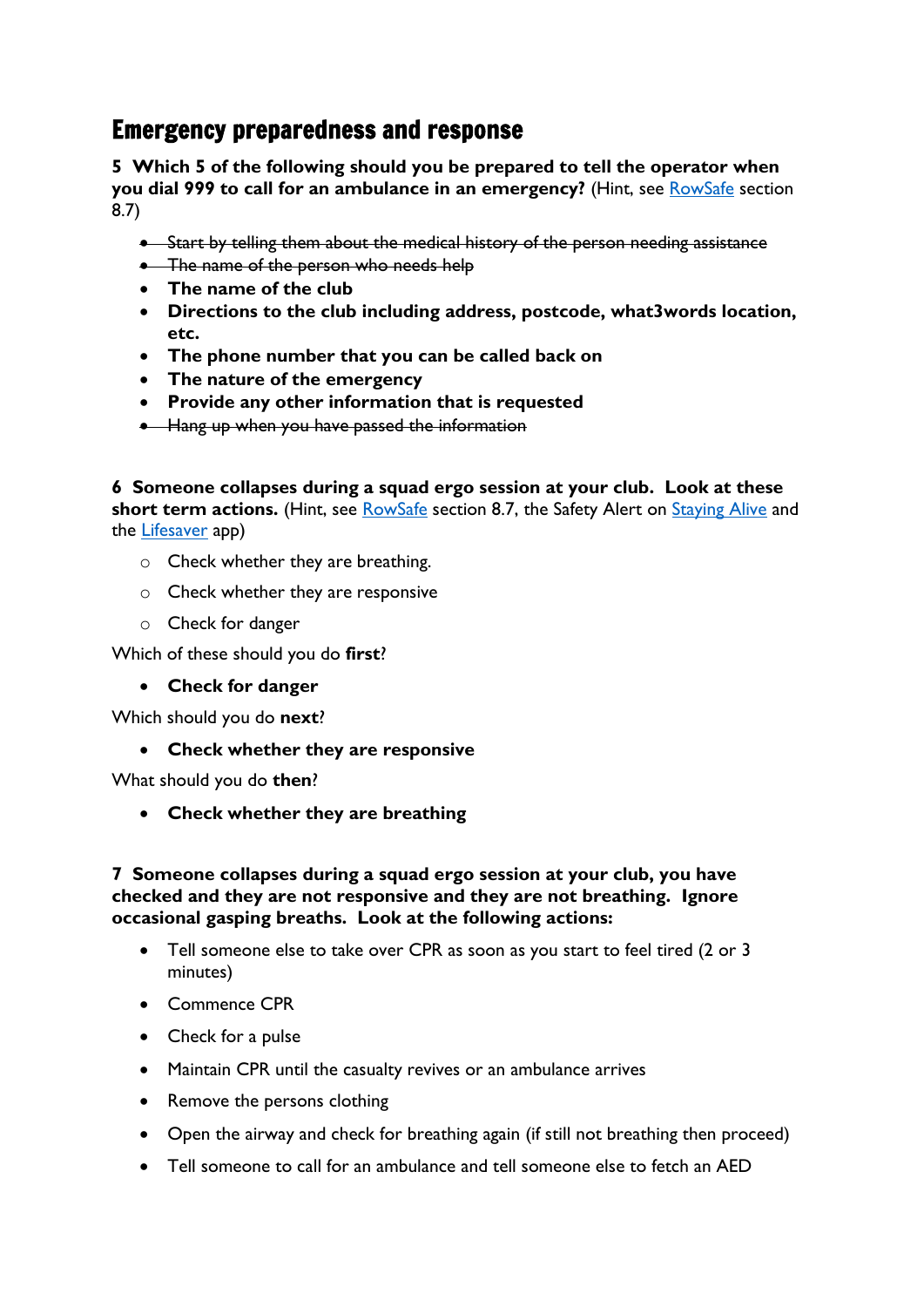(Hint, see [RowSafe](https://www.britishrowing.org/wp-content/uploads/2019/04/Row-Safe-April-2019-online.pdf) section 8.7, the Safety Alert on [Staying Alive](https://www.britishrowing.org/wp-content/uploads/2016/07/Safety-Alert-Staying-Alive-FINAL.pdf) and the [Lifesaver](http://life-saver.org.uk/) app)

What should you do **first**?

• **Open the airway and check for breathing again (if still not breathing then proceed)**

What should you do **second**?

• **Tell someone to call for an ambulance and tell someone else to fetch an AED** 

What should you do **third**?

• **Commence CPR**

What should you do **fourth**?

• **Tell someone else to take over CPR as soon as you start to feel tired (2 or 3 minutes)**

What should you do **then**?

• **Maintain CPR until the casualty revives or an ambulance arrives, or the AED tells you to keep clear**

**"Do not check for a pulse, it takes too long and it is easy to miss." "There is no need to remove clothing unless you are going to use an AED."**

## CPR

**Please note -** If CPR or an AED is used then the casualty will need further assessment and advanced medical

care and must be taken to hospital, even if they appear to have recovered.

#### **8. How does doing hands only CPR help the casualty? (1 correct answer)**

- **It buys time by circulating the blood around the body**
- It agitates the heart so that it will tend to restart
- It helps to increase the oxygen concentration in the blood
- It will ensure that the person survives

#### **9 When doing CPR where should you press? (1 correct answer)** (Hint, see [RowSafe](https://www.britishrowing.org/wp-content/uploads/2019/04/Row-Safe-April-2019-online.pdf) section 8.7, the Safety Alert on [Staying Alive](https://www.britishrowing.org/wp-content/uploads/2016/07/Safety-Alert-Staying-Alive-FINAL.pdf) and the [Lifesaver](http://life-saver.org.uk/) app)

- **In the centre of the chest at the base of the sternum**
- On the left side of the casualty's chest, above the heart
- On the casualty's abdomen to also expel air from the lungs
- At the top of the chest below the throat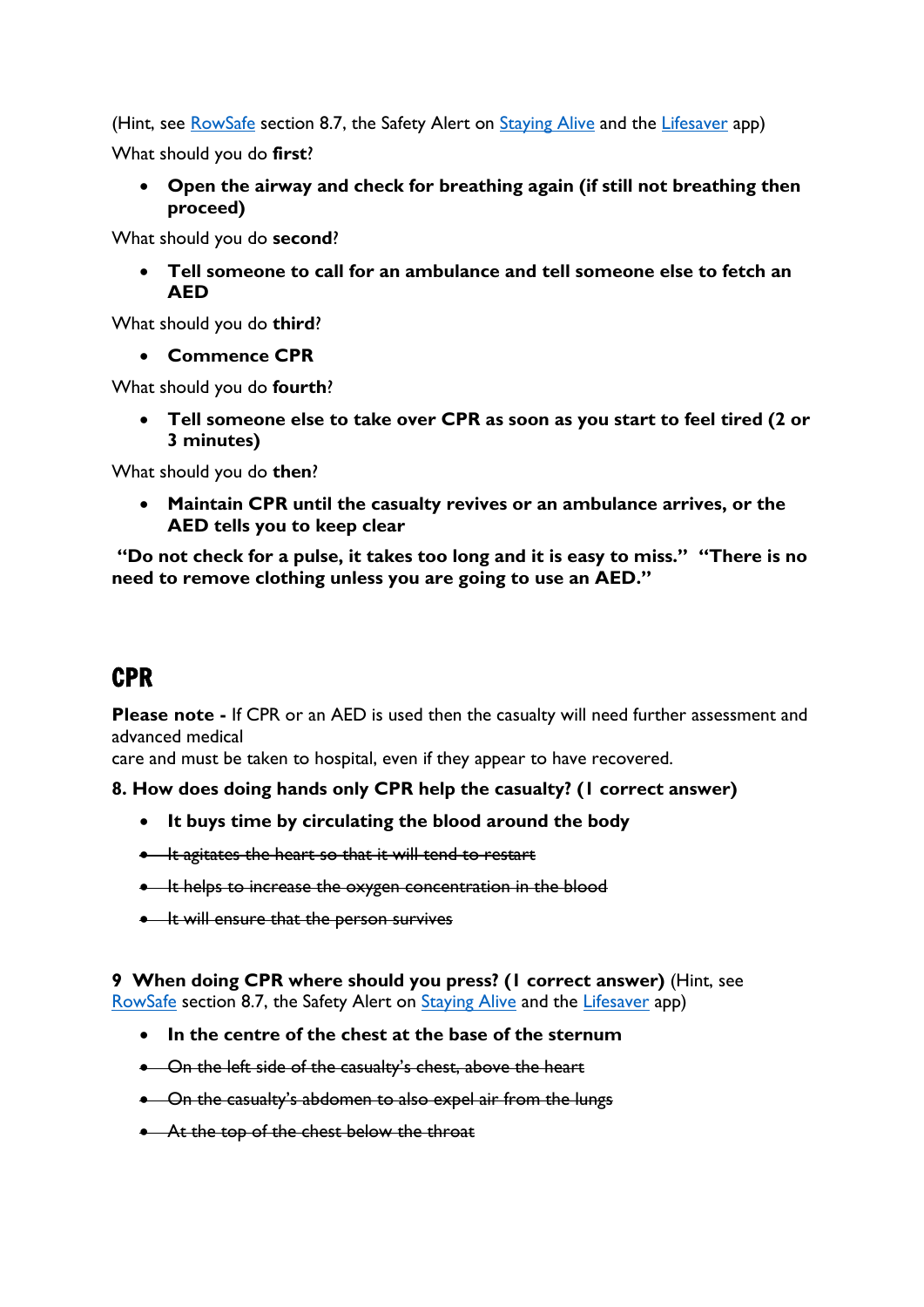## **10 When doing CPR how hard should you press (on an adult)? (1 correct**

answer) (Hint, see [RowSafe](https://www.britishrowing.org/wp-content/uploads/2019/04/Row-Safe-April-2019-online.pdf) section 8.7, the Safety Alert on [Staying Alive](https://www.britishrowing.org/wp-content/uploads/2016/07/Safety-Alert-Staying-Alive-FINAL.pdf) and the [Lifesaver](http://life-saver.org.uk/) app)

- As hard as you possibly can
- **Hard enough to move the sternum down by 5 to 6 cm**
- Not too hard so as not to break any ribs
- It does not matter, just press

**11 How many compressions per minute should be delivered when doing CPR? (on an adult)?** (I correct answer) (Hint, see **RowSafe** section 8.7, the Safety Alert on [Staying Alive](https://www.britishrowing.org/wp-content/uploads/2016/07/Safety-Alert-Staying-Alive-FINAL.pdf) and the [Lifesaver](http://life-saver.org.uk/) app)

- 60 to 80 per minute
- 80 to 100 per minute
- **100 to 120 per minute**
- 120 to 140 per minute

## AED

Hint see the Resuscitation Council (UK) [AED Guide](https://www.resus.org.uk/publications/a-guide-to-aeds/)

#### **12 What does AED stand for (in the context of first aid)? (1 correct answer)**

- Autonomous Energy Delivery
- Adjudicated Extended Deliberation
- **Automated External Defibrillator**
- Active Emergency Device

#### **13 Which 3 of the following does an AED do?**

- **Analyses heart rhythms and detects life-threatening cardiac arrhythmias**
- Delivers an electric shock to jump start the heart
- **Talks to the user and explains what to do**
- **Treats the casualty by applying an electric shock that stops the arrhythmia, allowing the heart to re-establish an effective rhythm**
- Uses electricity to provide energy to the heart so that it starts beating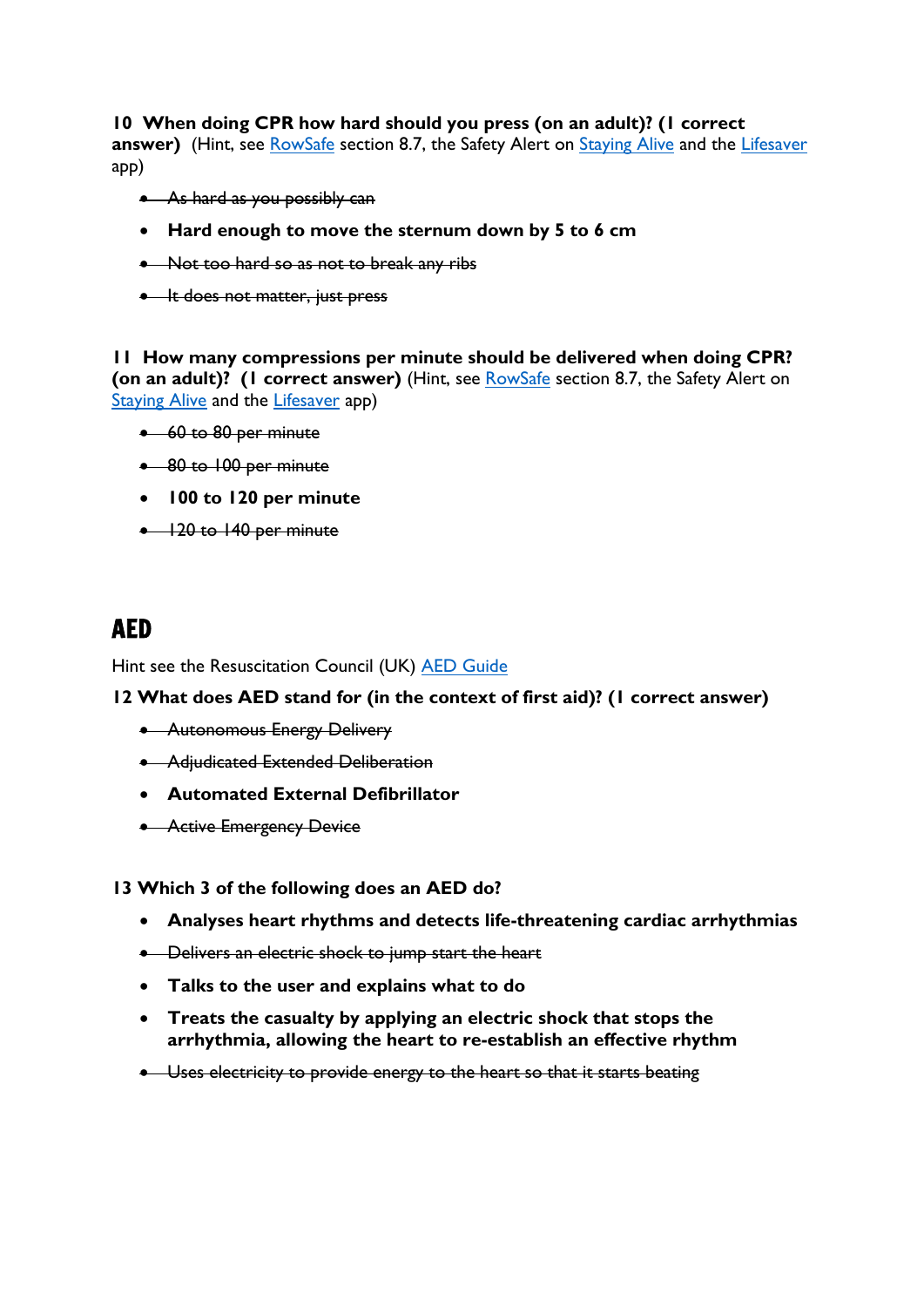#### **14 What should be done when the AED arrives, Look at the following actions:?**

- o Dry the casualty's skin (if sweaty or wet), remove excessive chest hair (a razor is provided)
- o Stick the pads to the casualty's chest as shown in the diagram in the AED
- o Follow the instructions "spoken" by the AED
- o Ensure that someone continues doing CPR
- o Remove clothing to bare the casualty's chest (if necessary, use the scissors provided with the AED)
- $\circ$  Open the AED case, if necessary switch the AED on (some switch on automatically)

What should you ensure **keeps happening**?

• **Ensure that someone continues doing CPR**

What do you do **first**?

• **Open the AED case, if necessary switch it on (some switch on automatically)**

What do you do **second**?

• **Remove clothing to bare the casualty's chest (if necessary, use the scissors provided with the AED)**

What should you do **third**?

• **Dry the casualties skin (if sweaty or wet), remove excessive chest hair (a razor is provided)**

What do you do **next**?

• **Stick the pads to the casualty's chest as shown in the diagram in the AED**

What do you **continue to do**?

• **Follow the instructions "spoken" by the AED**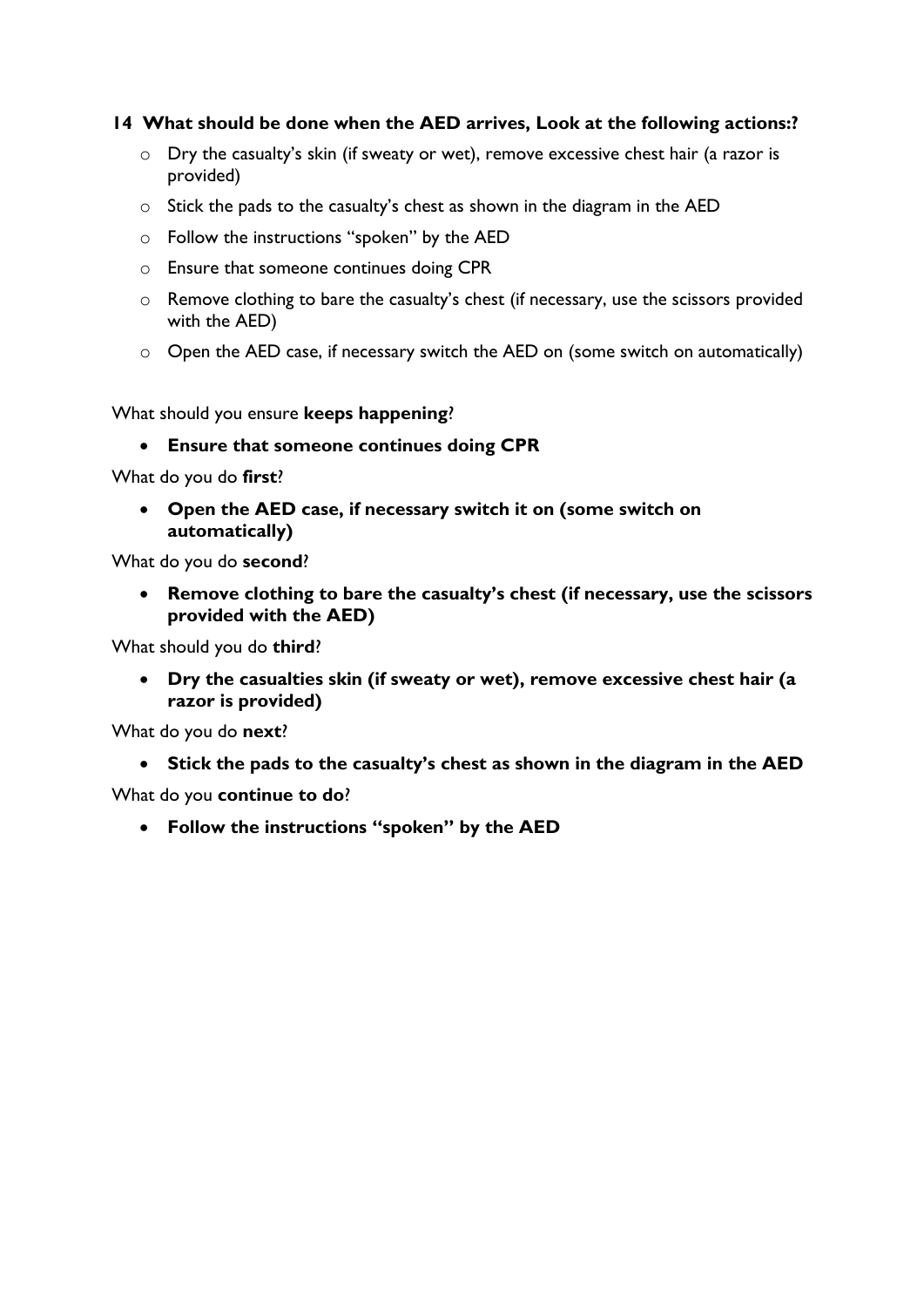## Coaching

**15 Which one of the following need not be included in a pre-outing check of a rowing or sculling boat?** Hint, see the Safety Alert - Check your boat before you go [afloat](https://www.britishrowing.org/wp-content/uploads/2015/09/Safety-Alert-Check-Your-Boat-Before-You-Go-Afloat.pdf))

- **Bow ball in good condition and correctly fitted**
- **Backstays fitted on the front 2 riggers on any boat bigger than a 1x**
- **Hull integrity – no holes or cracks**
- **All hatch covers correctly fitted**
- The boat number is clearly displayed
- **All riggers firmly and correctly fitted to the boat**
- **Steering gear (if fitted) is in good condition and works correctly**
- **Heel restraints are in good condition and of the correct length**
- **Footplate and stretcher is securely attached to the boat**
- **Seats move smoothly on runners**

**16 Which 3 of the following should you do with damaged or unserviceable equipment? (**Hint, see [RowSafe](https://www.britishrowing.org/wp-content/uploads/2019/04/Row-Safe-April-2019-online.pdf) section 9.7)

- Put it back on the racking and hope that nobody notices
- **Quarantine it**
- **Mark it as damaged so that it is not used by others**
- Be careful to use a different boat next time you go afloat
- **Not use it again until it has been repaired.**

**17 You are coaching a group of scullers from the tow path of a narrow canal, in daylight, in summer, using a bike, which one of the following does not help to keep people safe?**

- **A throw line**
- **A means for calling for help**
- **A loudhailer**
- A book on coaching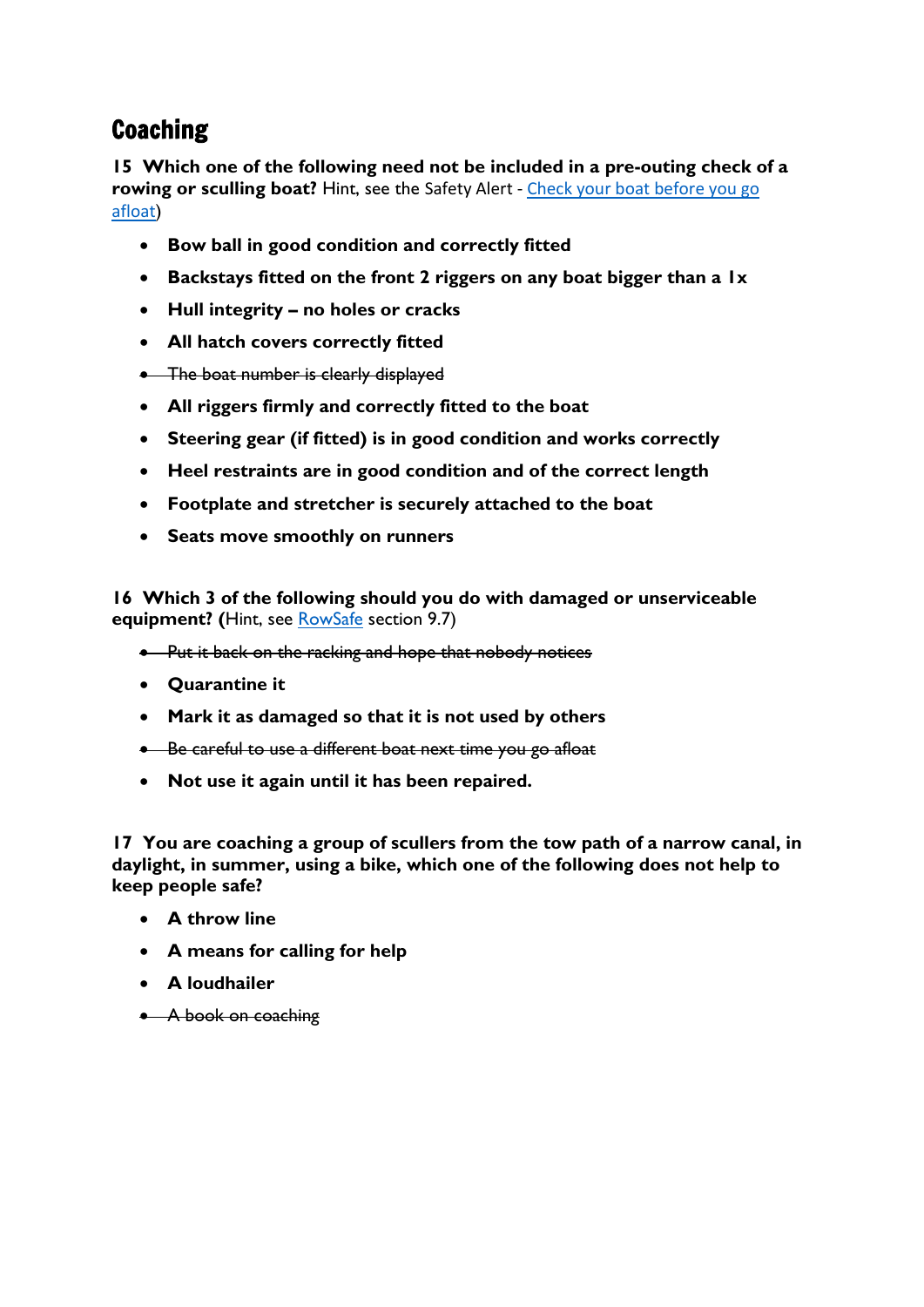## **18 You are coaching a group of scullers, which 7 of the following would you teach them that they can do for themselves to help them to avoid collisions?**

(Hint, see the Safety Alert, [Collision Avoidance](https://www.britishrowing.org/wp-content/uploads/2017/09/Safety-Alert-collision-avoidance.pdf) and the collision avoidance video on the British Rowing website [here.](https://www.britishrowing.org/knowledge/safety/collision-avoidance/)

- **Keep a good lookout in all directions**
- Check their boats before they go afloat
- **Look ahead at least once every five strokes**
- What to do if they capsize (capsize drill)
- **Understand the rules of the waterway and obey them**
- Learn to swim
- **Be able to control the boat and steer it accurately**
- **Be able to perform an emergency stop**
- **Wear Hi-Viz kit so that they are easy to see**
- Wear a lifejacket
- **Shout a warning if you see boats that look as if they are likely to collide**

**19 You are coaching a group of scullers, which 2 of the following will you do to help them to avoid collisions?**

- **Keep a good lookout yourself**
- **Warn scullers of potential collisions in good time**
- Nothing, they can do all this for themselves

**20 What are the three words to remember when doing an emergency stop (1 correct answer)?**

**Hint – Have a look at the [Emergency Stop Video](https://youtu.be/3RBfI-O_AUo)**

- Kill Your Speed
- Look Ahead More
- No, Not Again
- **Slap, Bury, Square (or turn)**
- Not My Fault
- Shout, "Look Ahead"
- Another Incident Report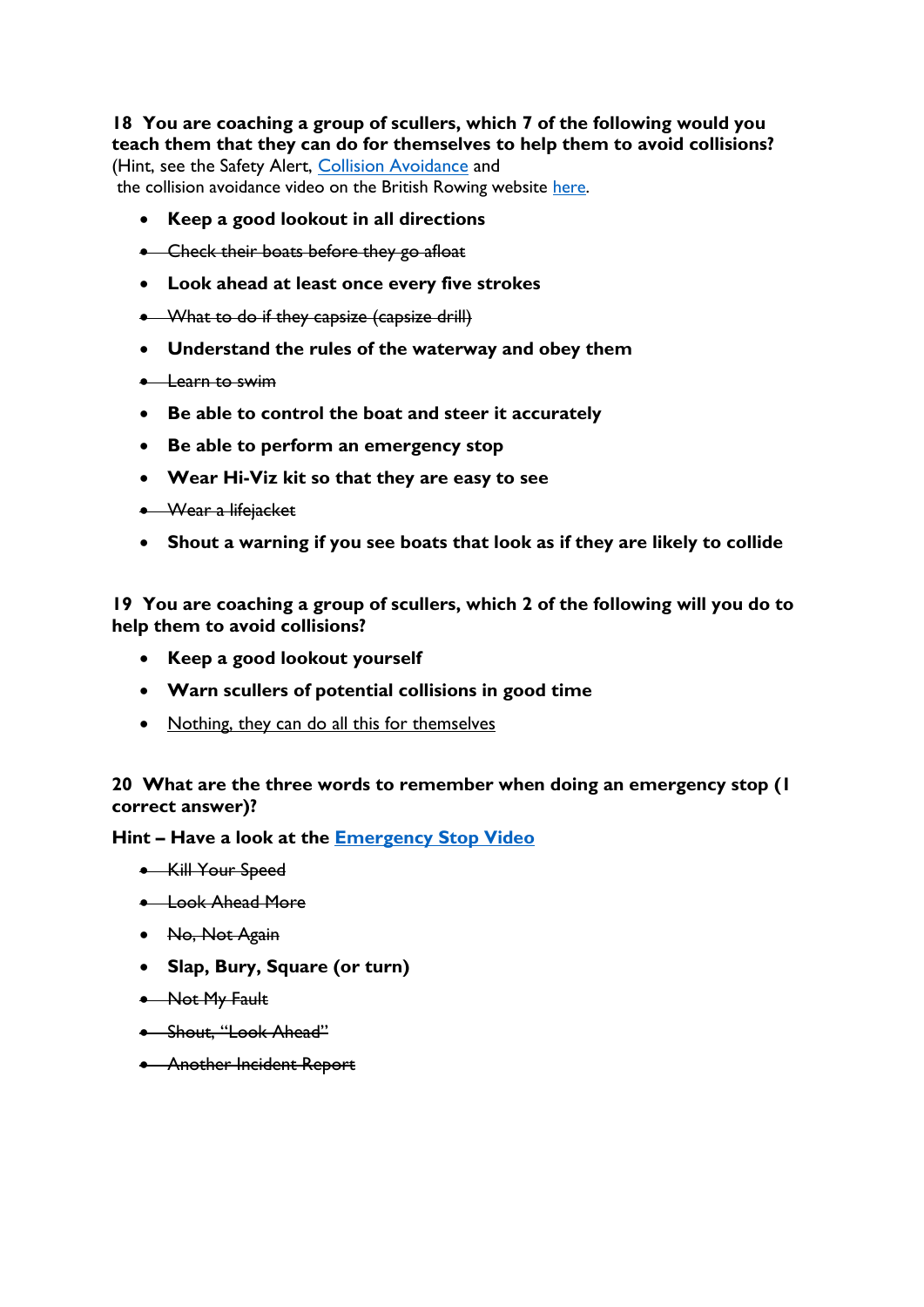## Safe Navigation and Steering

**21 Which one of the following need not be shown on the club navigation plan? (**Hint, see [RowSafe](https://www.britishrowing.org/wp-content/uploads/2019/04/Row-Safe-April-2019-online.pdf) section 3.2)

- **The navigation pattern**
- **All permanent hazards**
- The location of pubs and bars
- **Sites of any potential temporary hazards – if appropriate**
- **Locations of emergency life belt sites and safety aids**
- **Sites of public telephones**
- **Easy access points for emergency vehicles where it is easy to get out of the water**
- **Sites where it is difficult, or impossible, to get out of the water**

**Look at these Hazardous Events that are associated with weirs** (Hint, see the Safety Alert [Keep Clear of Weirs\)](https://www.britishrowing.org/wp-content/uploads/2019/12/Safety-Alert-Keep-clear-of-Weirs-Dec-2019.pdf)

- $\circ$  the rapid flow can pin you against the wall
- o the swirling water can drag you down and pin you to the bottom of the river
- o the aerated water makes it difficult to float or swim
- o the rapid flow can carry you over the weir

#### **22 Which 2 could occur immediately upstream of a weir?**

- **the rapid flow can pin you against the wall**
- **the rapid flow can carry you over the weir**
- **23 Which 2 could occur immediately downstream of a weir?**
	- **the swirling water can drag you down and pin you to the bottom of the river**
	- **the aerated water makes it difficult to float or swim**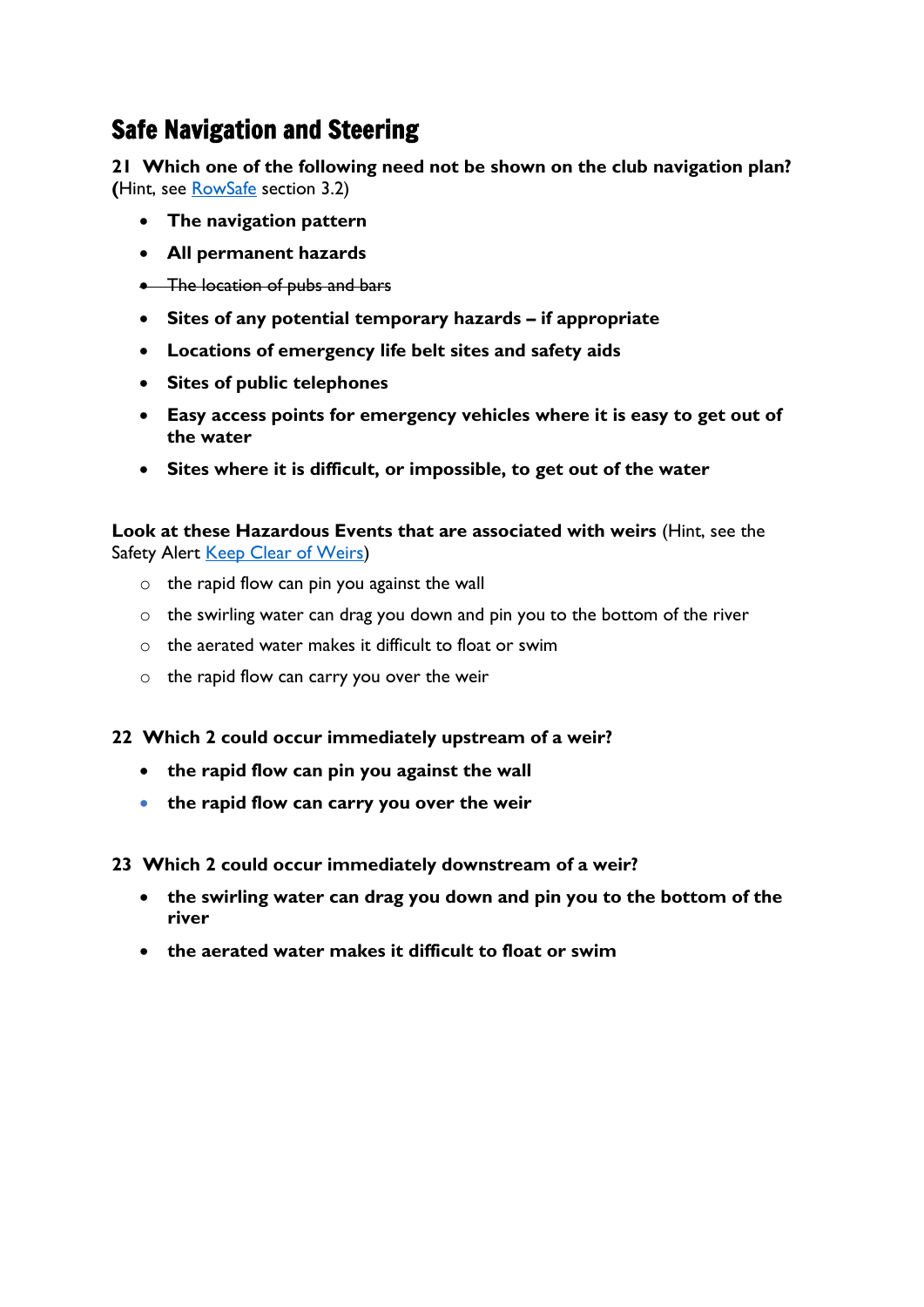**24 There is a sailing dinghy and a rowing boat on the same waterway, who gives way to whom? (1 correct answer)** (Hint, see the [COLREGs\)](http://www.mar.ist.utl.pt/mventura/Projecto-Navios-I/IMO-Conventions%20%28copies%29/COLREG-1972.pdf)

- The rowing boat is longer so the sailing boat must give way
- **The rowing boat is classed as a vessel under power and must give way to any vessels under sail.**
- The rowing boat is usually faster so the sailing boat must give way.
- There is no order of precedence so give way to the boat on your starboard side.

**25 A 1x is sculling upstream into a strong current and approaches a bend to starboard (the right, when looking ahead). Which one of the following should the sculler be aware of?** (Hint, see the Safety Alert [Flow around bends in rivers\)](https://www.britishrowing.org/wp-content/uploads/2019/01/Safety-Alert-Flow-around-bends-in-rivers.pdf)

- Be careful to turn early enough so as not to hit the bank on your starboard side
- Look ahead as there may be other boats coming towards you
- **There will be a cross current that will tend to push the sculler to port (away from the starboard side towards the centre of the river)**
- There will be a cross current that will tend to push the sculler to starboard (towards the nearside bank)

## Risk Assessment

**26 Which 5 of the following hazards is particularly relevant when rowing in**  floods? (Hint, see the Safety Alert [Rowing in Floods\)](https://www.britishrowing.org/wp-content/uploads/2019/11/Safety-Alert-Rowing-in-Floods-Nov-2019.pdf)

- The wind strength will cause the water to be rough
- **The water in flooded rivers tends to move quickly**
- **The water in flooded rivers tends to be turbulent**
- There is a risk of electric shock if the bottoms of lampposts are immersed
- The boathouse toilets may be out of action
- **Stationary objects, such as buoys, in fast moving water are hazardous**
- The water will be unusually cold
- **The water over flooded land may hide solid objects (e.g. fence posts) slightly below the surface**
- **Flood water is often contaminated with sewage, farm animal waste and other materials, and may contain other debris**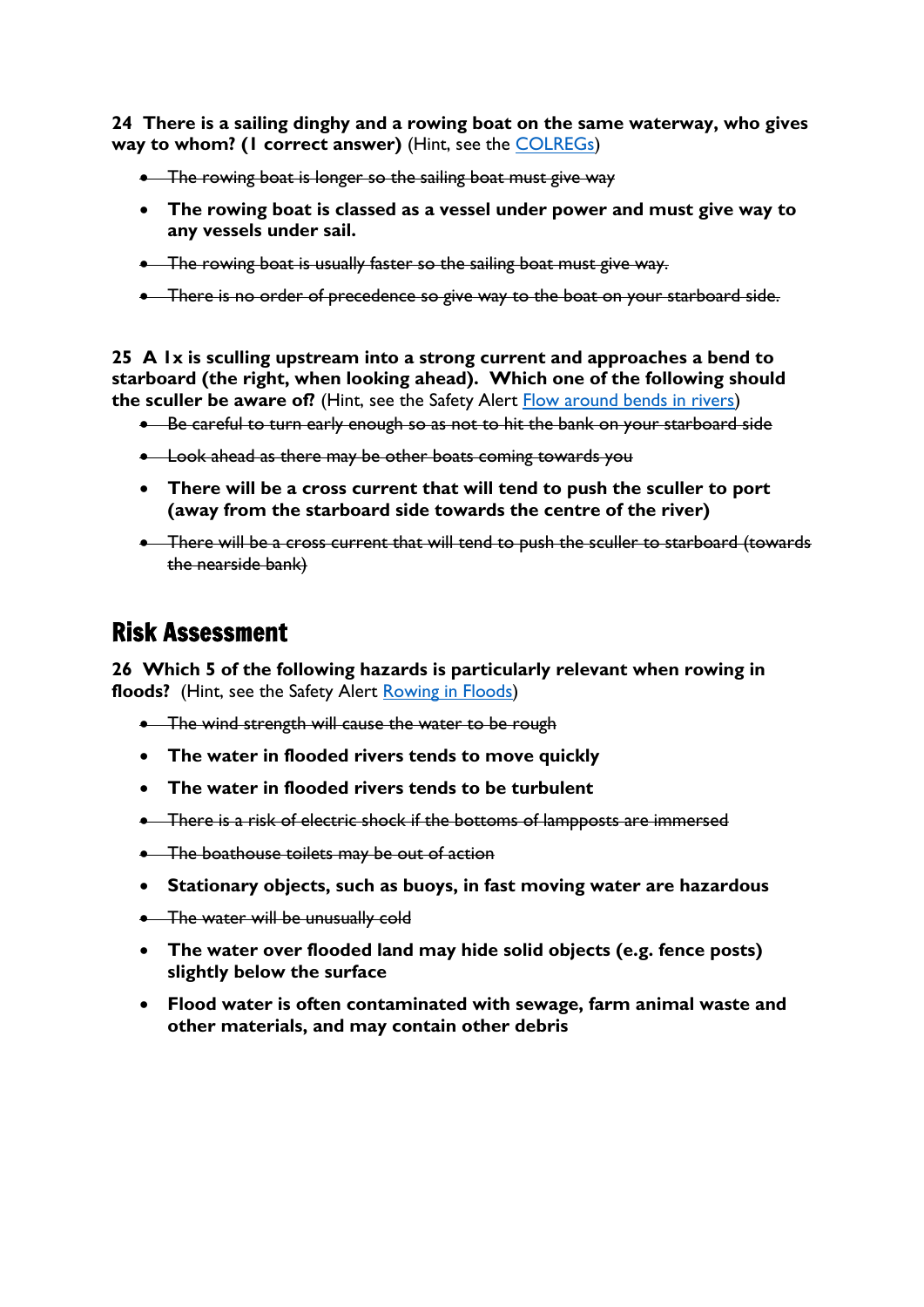**27 Hazards when going afloat and landing. What could you do to reduce the risk from each of the four hazards listed below?** (Hint, see **RowSafe** section 9.5)

- Tripping hazards (e.g. oars and sculls) on the approach to the water **– keep the landing and launching area tidy**
- Mud on the pontoon or landing stage **wash the mud off**
- Steep banks in the launch/recovery area **Careful coaching, Good control by coach or cox, Correct footwear, Well defined procedure, Extra people (helpers)**
- Manual handling of boats **- Use correct posture when lifting, Additional people to move boats onshore and launch and recover**

**28 Hazards in and around the boathouse. What could you do to reduce the risk from each of the four hazards listed below?** (Hint, see [RowSafe](https://www.britishrowing.org/wp-content/uploads/2019/04/Row-Safe-April-2019-online.pdf) section 9.6)

- Boats on trestles obstructing access to boats on racking **– move the boats on trestles to a place where they are not causing an obstruction**
- Riggers protruding into the area where people walk **– ensure that there is sufficient space, cushion the ends of the riggers**
- Boats, oars, etc. falling from racks **- Good control and instruction (coxing), fix objects so that they cannot fall**
- Objects left on the floor (tripping hazards) **– Keep the boathouse tidy, ensure that there is sufficient racking and places to keep equipment**

**29 Hazards due to faulty, incorrectly set or poorly maintained equipment. What could you do to reduce the risk from each of the four hazards listed below?** (Hint, see [RowSafe](https://www.britishrowing.org/wp-content/uploads/2019/04/Row-Safe-April-2019-online.pdf) section 9.7)

- Ineffective heel restraints (e.g. too long or not strong enough) **– check and fix prior to launching**
- Flat batteries in electrical equipment (e.g. loudhailer, "cox box", boat lights, mobile phone, etc.) **– check and fix before going afloat.**
- Steering failure **Check equipment before going afloat, Coach rowers to check equipment, Mark and quarantine faulty equipment**
- Incorrect stretcher placement or inappropriate gearing **Check adjustments, Coach rowers to check**